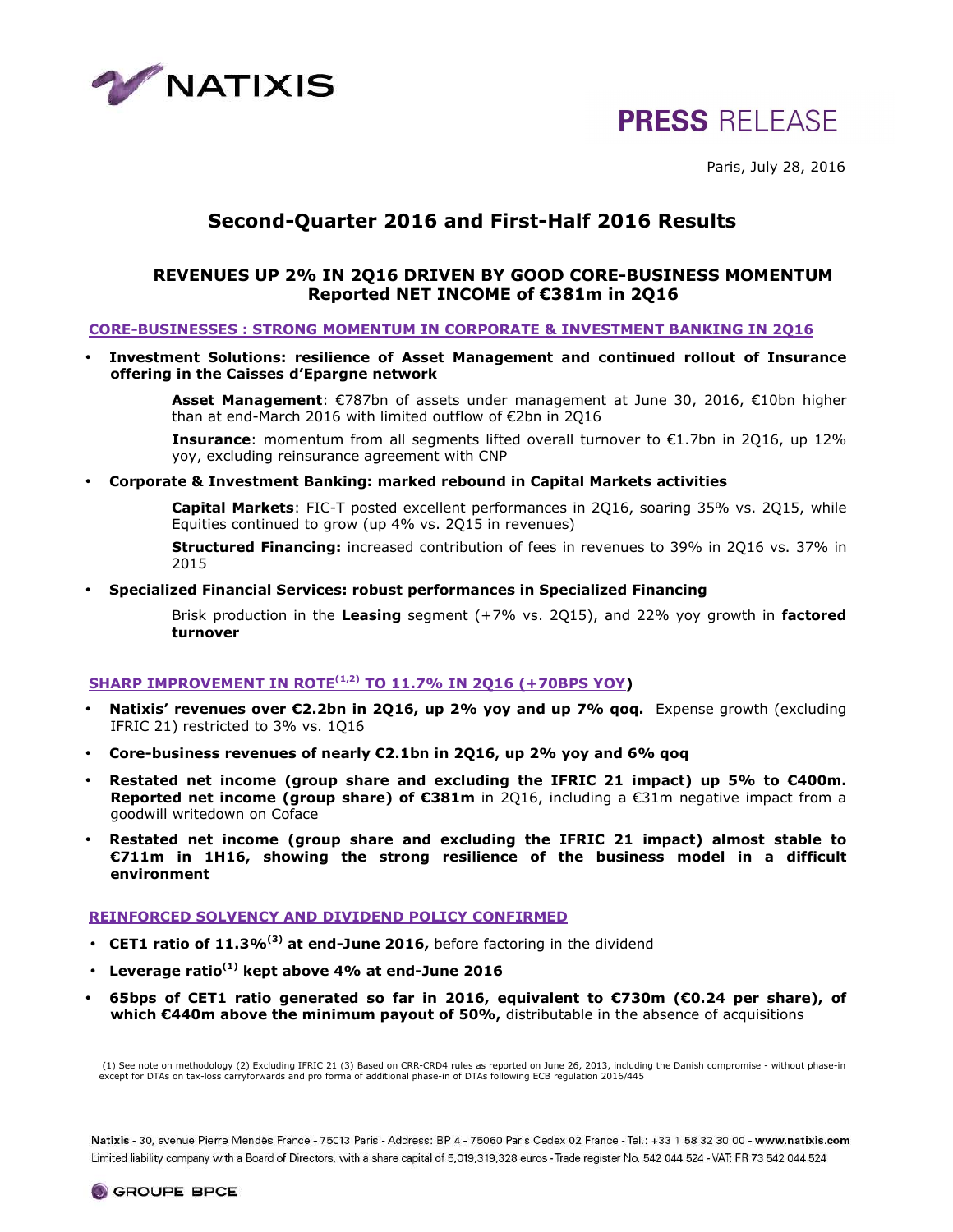

### **The Board of Directors examined Natixis' second-quarter 2016 accounts.**

For Natixis, the main features of 2016 were  $(1)$ :

 2% increase in **Natixis' net revenues and core-business revenues to €2.224bn and €2.060bn, respectively, relative to 2Q15.** 

Within the Investment Solutions core business, Asset Management recorded limited outflow of €2bn and €10bn growth in AuM relative to end-March 2016, thanks notably to a positive exchange-rate effect.

Insurance continued to enjoy sustained momentum in all segments and the life insurance offering was rolled out in half of Caisses d'Epargne network at end-June 2016. Overall Insurance turnover (excluding the reinsurance treaty with CNP) climbed 12% vs. 2Q15.

In Corporate & Investment Banking, new Structured Financing production amounted to  $\epsilon$ 7.5bn, largely thanks to Real Estate Finance Europe, Acquisitions & Strategic Finance and GEC Trade (Global Energy & Commodities). In the Capital Markets segment, the quarter featured significant year-onyear growth in Rates & Forex and further development in M&A.

In Specialized Financial Services, solid performances in Leasing and Factoring showed up in a 4% rise in net revenues from Specialized Financing.

- a 4% increase in **expenses** relative to a year earlier, excluding the €35m additional contribution to the Single Resolution Fund during the quarter,
- an €88m **provision for credit loss** reflecting the end of provisioning efforts in the Oil and Gas sector,
- **restated net income (group share)** and excluding the IFRIC 21 impact of €400m, up 5% relative to 2Q15,
- **reported net income (group share)** of €381m, including a goodwill impairment on Coface, with a negative impact of €31m,
- a **leverage ratio(1) of 4.1%** at end-June 2016,
- a **CET1 ratio(2) of 11.0%** at end-June 2016.

**Laurent Mignon, Natixis Chief Executive Officer, said**: *"*Thanks to our balanced business model and the unrelenting efforts of our teams, our three core businesses continue to expand in a manner perfectly consistent with our strategic objectives. This enables us to confirm our ability to attain the profitability targets enshrined in the New Frontier strategic plan. To accelerate the transformation of Natixis' business, we intend to continue to develop the business of Investment Solutions, to deepen revenue synergies with Group BPCE retail networks and to adapt our asset-light model in Corporate & Investment Banking by adopting a more cross-cutting organization geared to expanding our origination capacity. In addition, in recognition of the structural changes being driven by new technologies in all of our business lines and processes, we are currently working on a transformation and operational excellence project due to be presented this November."

<sup>(1)</sup> See note on methodology

<sup>(2)</sup> Based on CRR-CRD4 rules as reported on June 26, 2013, including the Danish compromise - without phase-in except for DTAs on tax-loss carryforwards and pro forma of additional phase-in of DTAs following ECB regulation 2016/445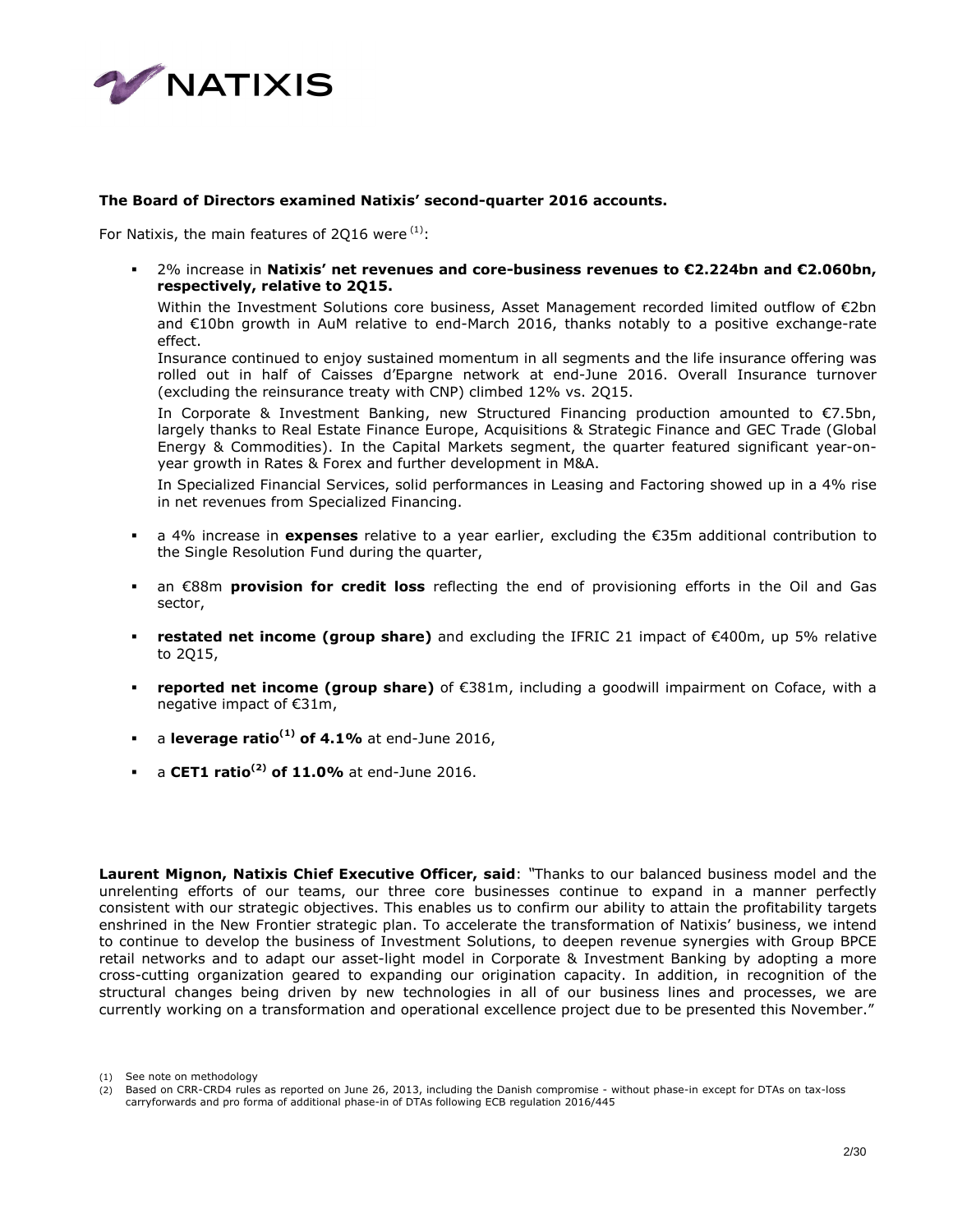

## **1 - NATIXIS 2Q16 AND 1H16 RESULTS**

## **1.1 EXCEPTIONAL ITEMS(1)**

| In $\epsilon$ m                                                                                                             | <b>2Q16</b>    | <b>2Q15</b> | 1H16 | 1H15 |
|-----------------------------------------------------------------------------------------------------------------------------|----------------|-------------|------|------|
| FV adjustment on own senior debt<br>Corporate Center (Net revenues)                                                         | (20)           | 125         | (26) | 130  |
| Restatement for exchange rate fluctuations on DSN in currencies<br>Corporate Center (Net revenues)                          | 8              | (11)        | (7)  | 24   |
| Goodwill impairment on Coface<br>Financial Investments (Change in value of goodwill)                                        | (75)           |             | (75) |      |
| Disposal of Corporate Data Solutions entity (Kompass International)<br>Financial Investments (Gain or loss on other assets) |                | (30)        |      | (30) |
| Tax impact                                                                                                                  | $\overline{4}$ | (39)        | 11   | (53) |
| Minority interest impact                                                                                                    | 44             |             | 44   |      |
| <b>Impact in net income</b>                                                                                                 | (39)           | 45          | (53) | 72   |

(1) See note on methodology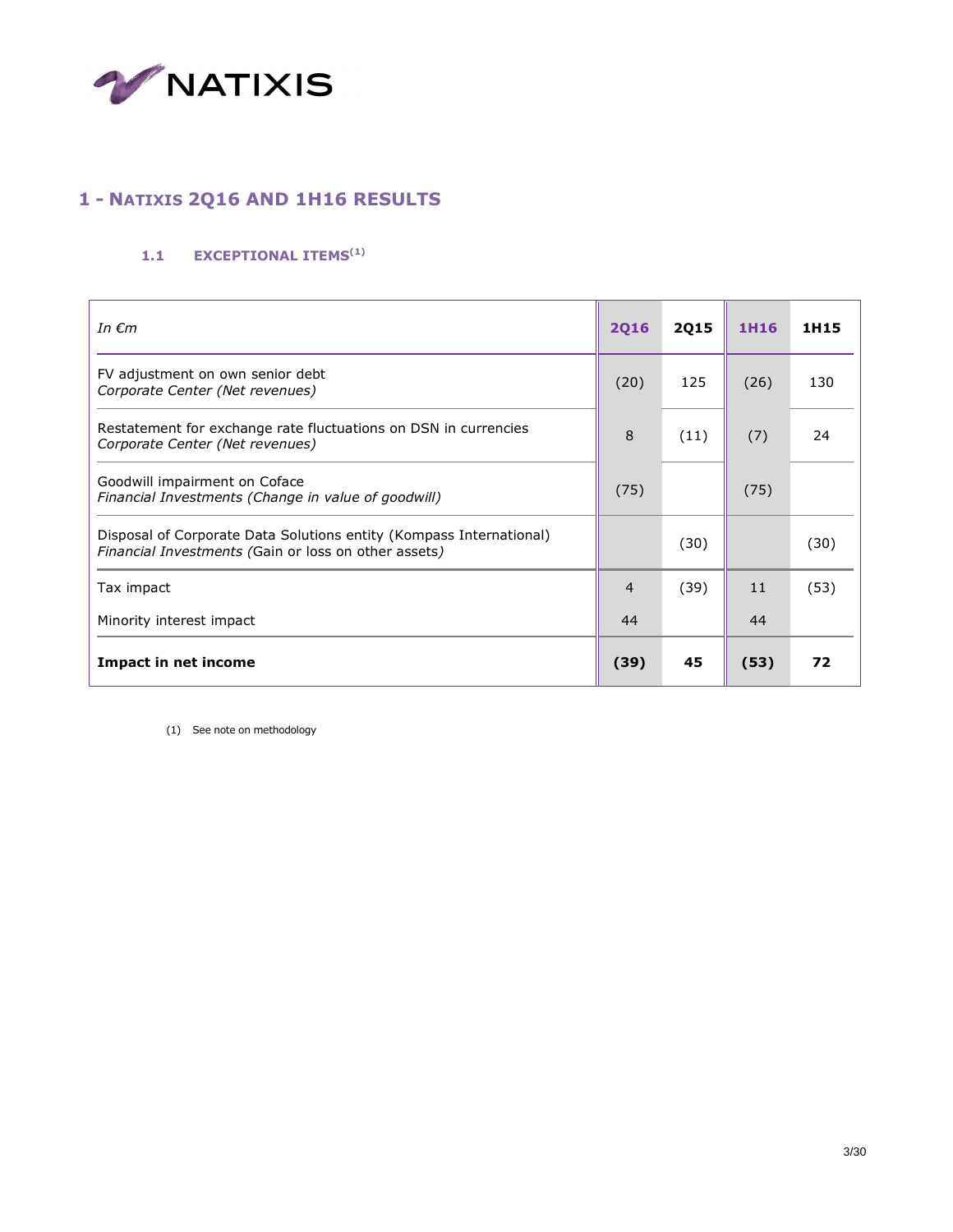

### **1.2 2Q16 RESULTS**

| (1)<br>Pro forma <sup>"</sup> and excluding exceptional items<br>in $\epsilon$ m | 2016     | 2015    | 2016<br>vs. 2Q15 |
|----------------------------------------------------------------------------------|----------|---------|------------------|
| <b>Net revenues</b>                                                              | 2,224    | 2,187   | 2%               |
| of which core businesses                                                         | 2,060    | 2,023   | 2%               |
| Expenses                                                                         | (1, 522) | (1,431) | 6%               |
| <b>Gross operating income</b>                                                    | 702      | 756     | (7)%             |
| Provision for credit losses                                                      | (88)     | (64)    | 38%              |
| Pre-tax profit                                                                   | 651      | 705     | $(8)\%$          |
| Income tax                                                                       | (215)    | (273)   | (21)%            |
| Minority interest                                                                | (16)     | (27)    | (41)%            |
| Restated net income (qs)                                                         | 420      | 405     | 4%               |

| In $\epsilon$ m                                     | 2016  | 2015  | 2Q16<br>vs. 2Q15 |
|-----------------------------------------------------|-------|-------|------------------|
| Restatement of IFRIC 21 impact                      | (20)  | (26)  |                  |
| Restated net income (gs) - excl. IFRIC 21<br>impact | 400   | 379   | 5%               |
| ROTE excluding IFRIC 21 impact                      | 11.7% | 11.0% |                  |

| In $\epsilon$ m                  | 2016 | <b>2Q15</b> | 2Q16<br>vs. 2Q15 |
|----------------------------------|------|-------------|------------------|
| Exceptional items                | (39) | 45          |                  |
| Reinstatement of IFRIC 21 impact | 20   | 26          |                  |
| Net income (gs) - reported       | 381  | 450         | (15)%            |

(1) See note on methodology

*Unless stated otherwise, the commentary that follows refers to pro forma results excluding exceptional items (see detail p3).*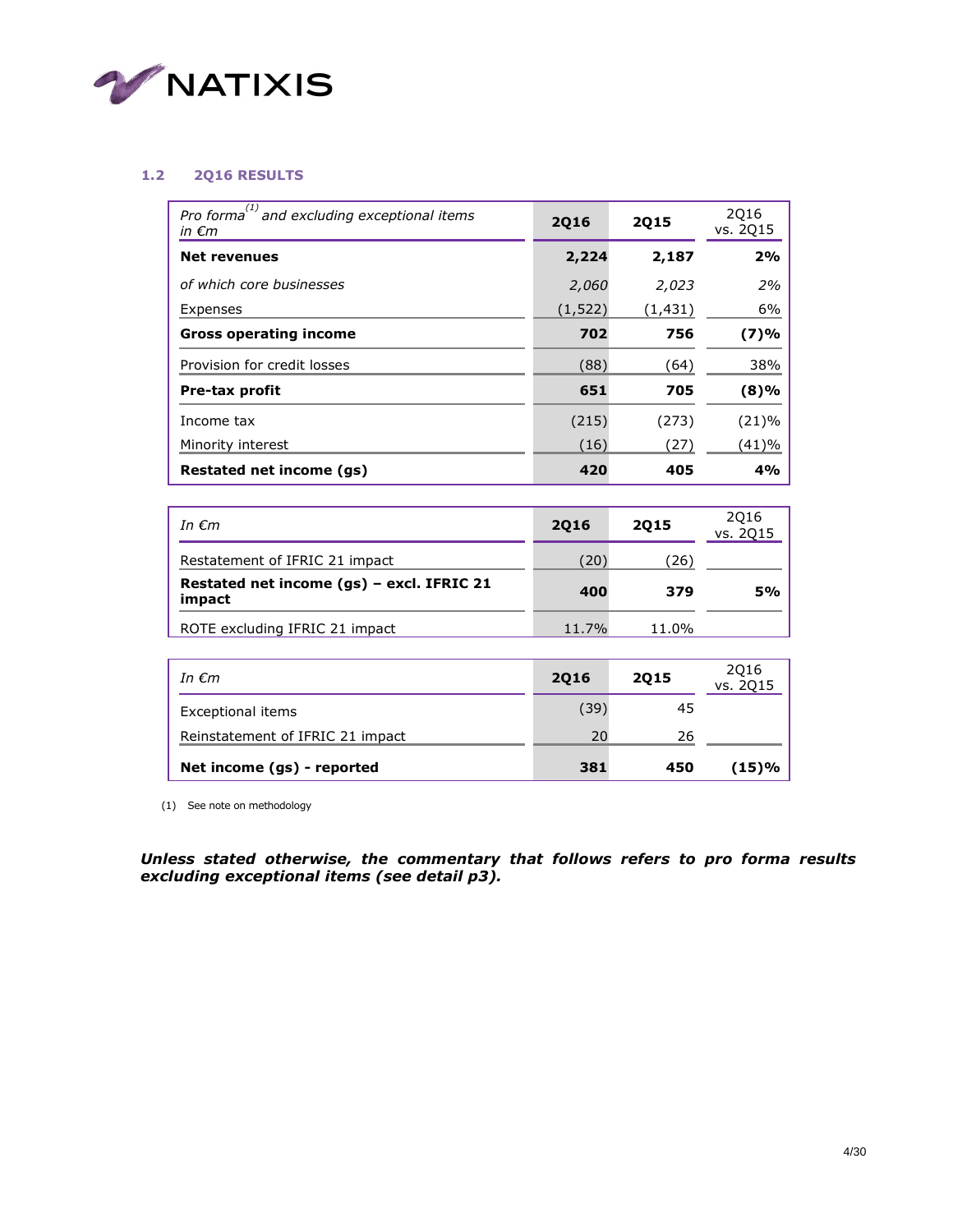

Natixis' **net revenues amounted to €2.224bn in 2Q16, up 2%** vs. 2Q15. **Core-business revenues also progressed by 2%** during the same period.

Net revenues from **Investment Solutions** amounted to €832m, including a modest 2% decline in Asset Management revenues and stable Insurance revenues compared to 2Q15. Fueled by excellent momentum in Capital Markets, **Corporate & Investment Banking** grew revenues 5% year-on-year to €887m (+1% excluding the CVA/DVA desk).

Revenues from **Specialized Financial Services** progressed by 2%, driven by good performances in Specialized Financing, which increased net revenues by 4% during the period.

Revenues from **Financial Investments** were down 21% vs. 2Q15, with net revenues contracting 17% for Coface and 54% for the non-core Corporate Data Solutions activity.

**Operating expenses** rose 6% year-on-year to reach €1.522bn in 2Q16. After adjusting for the €35m additional contribution to the Single Resolution Fund during 2Q16, operating expenses were up 4% compared to a year earlier.

**Gross operating income** came out at €702m vs. €756m in 2Q15.

The **provision for credit loss** rose 38% year-on-year to €88m.

**Pre-tax profit** of €651m was 8% lower than a year earlier, primarily due to the deterioration in Coface's accounts (booked under Financial Investments), which were affected by rising losses in emerging markets, and also to the additional contribution to the Single Resolution Fund booked under the Corporate Center.

Core-business pre-tax profit rose 2% during the same period.

Restated net income excluding exceptional items and IFRIC 21 amounted to €400m in 2Q16, up 5% on a year earlier.

Including exceptional items (-€39m net of tax in 2Q16 vs. +€45m in 2Q15) and IFRIC 21 (+€20m in 2Q16 vs. +€26m in 2Q15), **reported net income (group share)** worked out to €381m vs. €450m in 2Q15.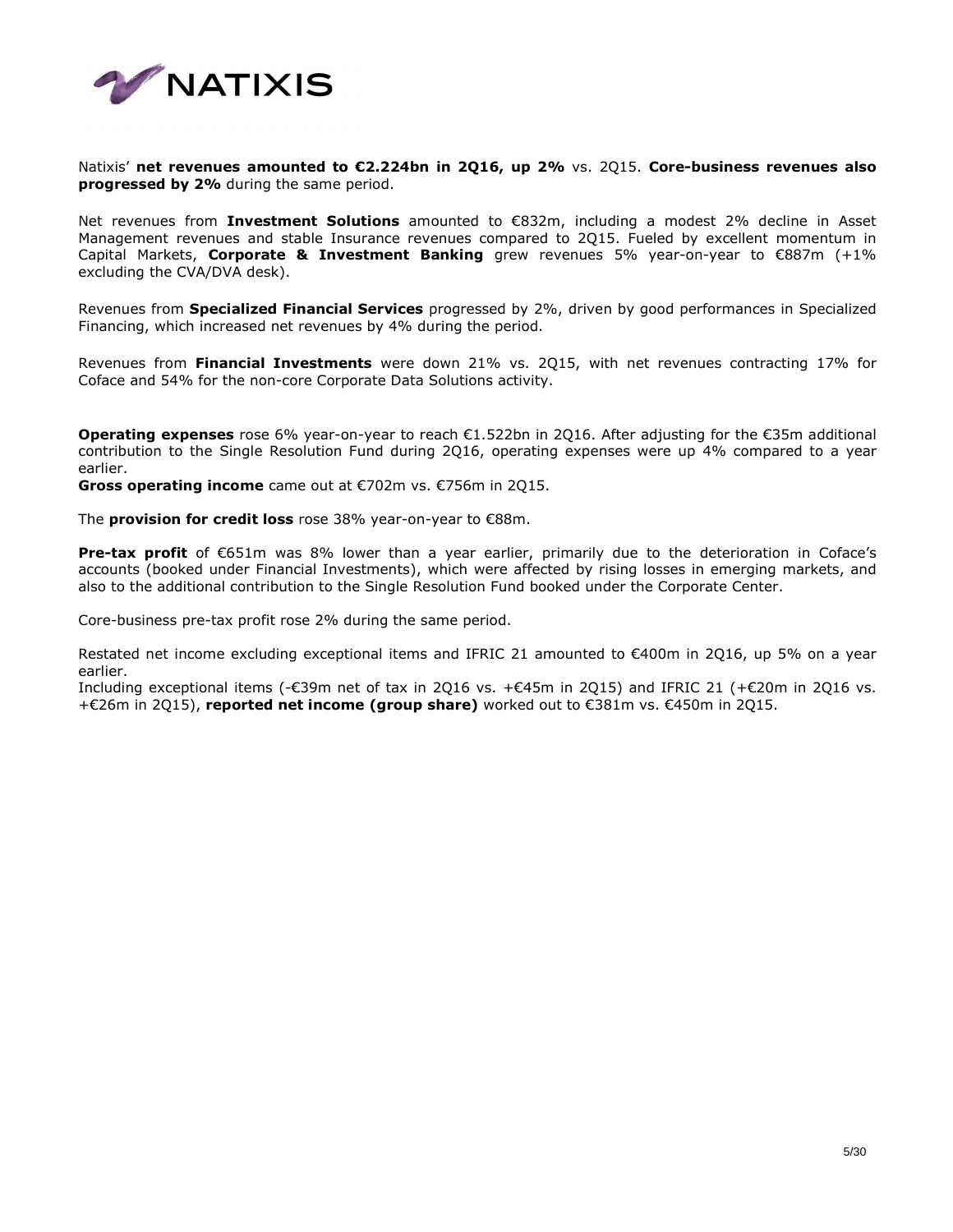

### **1.3 1H16 RESULTS**

| Pro forma $^{(1)}$ and excluding exceptional items<br>In €m | 1H16     | 1H15    | 1H16 vs.<br>1H15 |
|-------------------------------------------------------------|----------|---------|------------------|
| <b>Net revenues</b>                                         | 4,307    | 4,336   | (1)%             |
| of which core businesses                                    | 4,009    | 3,976   | 1%               |
| Expenses                                                    | (3, 127) | (2,984) | 5%               |
| <b>Gross operating income</b>                               | 1,180    | 1,352   | (13)%            |
| Provision for credit losses                                 | (176)    | (141)   | 25%              |
| Pre-tax profit                                              | 1,078    | 1,232   | (13)%            |
| Income tax                                                  | (395)    | (498)   | (21)%            |
| Minority interest                                           | (50)     | (69)    | (27)%            |
| Restated net income (qs)                                    | 633      | 665     | (5)%             |

| In $\epsilon$ m                                     | 1H16     | 1H15     | 1H16 vs.<br>1H15 |
|-----------------------------------------------------|----------|----------|------------------|
| Restatement of IFRIC 21 impact                      | 78       | 52       | 51%              |
| Restated net income (gs) - excl. IFRIC 21<br>impact | 711      | 717      | (1)%             |
| ROTE excluding IFRIC 21 impact                      | $10.4\%$ | $10.4\%$ |                  |

| In $\epsilon$ m                  | 1H16 | <b>1S15</b> | 1S16 vs.<br>1H15 |
|----------------------------------|------|-------------|------------------|
| Exceptional items                | (53) | 72          |                  |
| Reinstatement of IFRIC 21 impact | (78) | (52)        | 51%              |
| Net income (gs) - reported       | 581  | 737         | (21)%            |

(1) See note on methodology

*Unless stated otherwise, the commentary that follows refers to pro forma results excluding exceptional items (see detail p3).*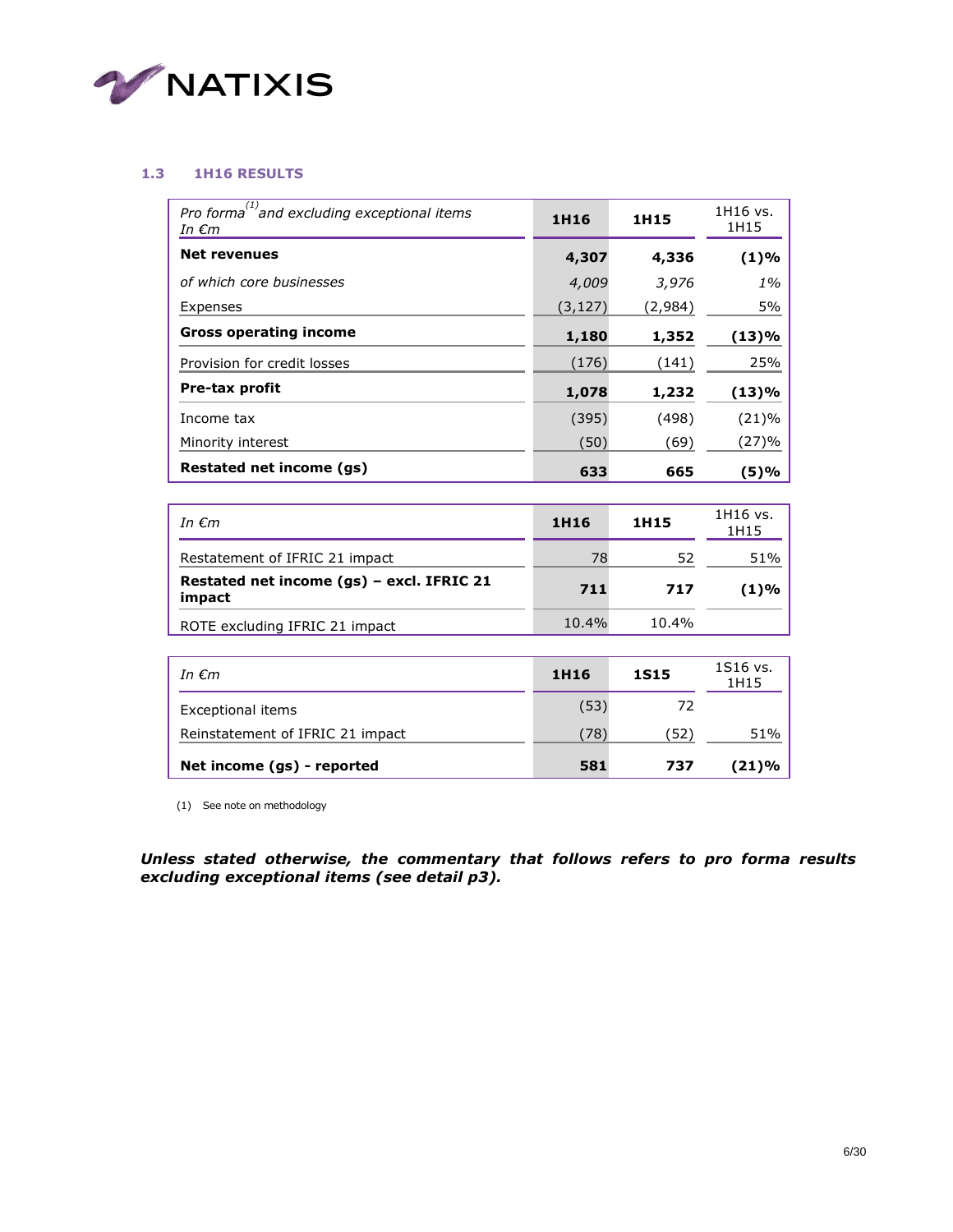

During 1H16 and despite a difficult start to 2016, **core-business revenues** progressed 1% year-on-year to €4.009bn, fueled primarily by Capital Markets, Insurance and Specialized Financing. Natixis' revenues amounted to €4.307bn, down slightly vs. 1H15.

The **Investment Solutions** core business posted €1.656bn in revenues, including a moderate 2% decrease in Asset Management and 9% growth in Insurance.

Net revenues from **Corporate & Investment Banking** totaled €1.668bn and were fueled by strong levels of Fixed Income business and a widely-diversified portfolio of activities.

**Specialized Financial Services** grew revenues 4% to €684m, buoyed by an 8% expansion in Specialized Financing revenues during the same period.

Revenues from **Financial Investments** worked out to €338m and included year-on-year contractions of 17% for Coface and 40% for the non-core Corporate Data Solutions activity.

**Operating expenses** totaled €3.127bn vs. €2.984bn in 1H15. After adjusting for the contribution to the Single Resolution Fund (€114m in 1H16 vs. €48m in 1H15), operating expenses increased by 3% compared to a year earlier. **Gross operating income** contracted 13% year-on-year to €1.180bn.

The **provision for credit loss** rose to €176m, primarily due to €72m provisioning in Oil & Gas sector.

**Pre-tax profit** declined 13% on a year earlier to €1.078bn. Core-business pre-tax profit was €1.308bn, virtually unchanged from 1H15.

Restated net income excluding exceptional items and IFRIC 21 impact amounted to €711m in 1H16, almost stable on a year earlier despite strong increase of Single Resolution Fund contribution. Including exceptional items (-€53m net of tax in 1H16 vs. +€72m in 1H15) and IFRIC 21 (-€78m in 1H16 vs. -€52m in 1H15), **reported net income (group share)** worked out to €581m vs. €737m in 1H15.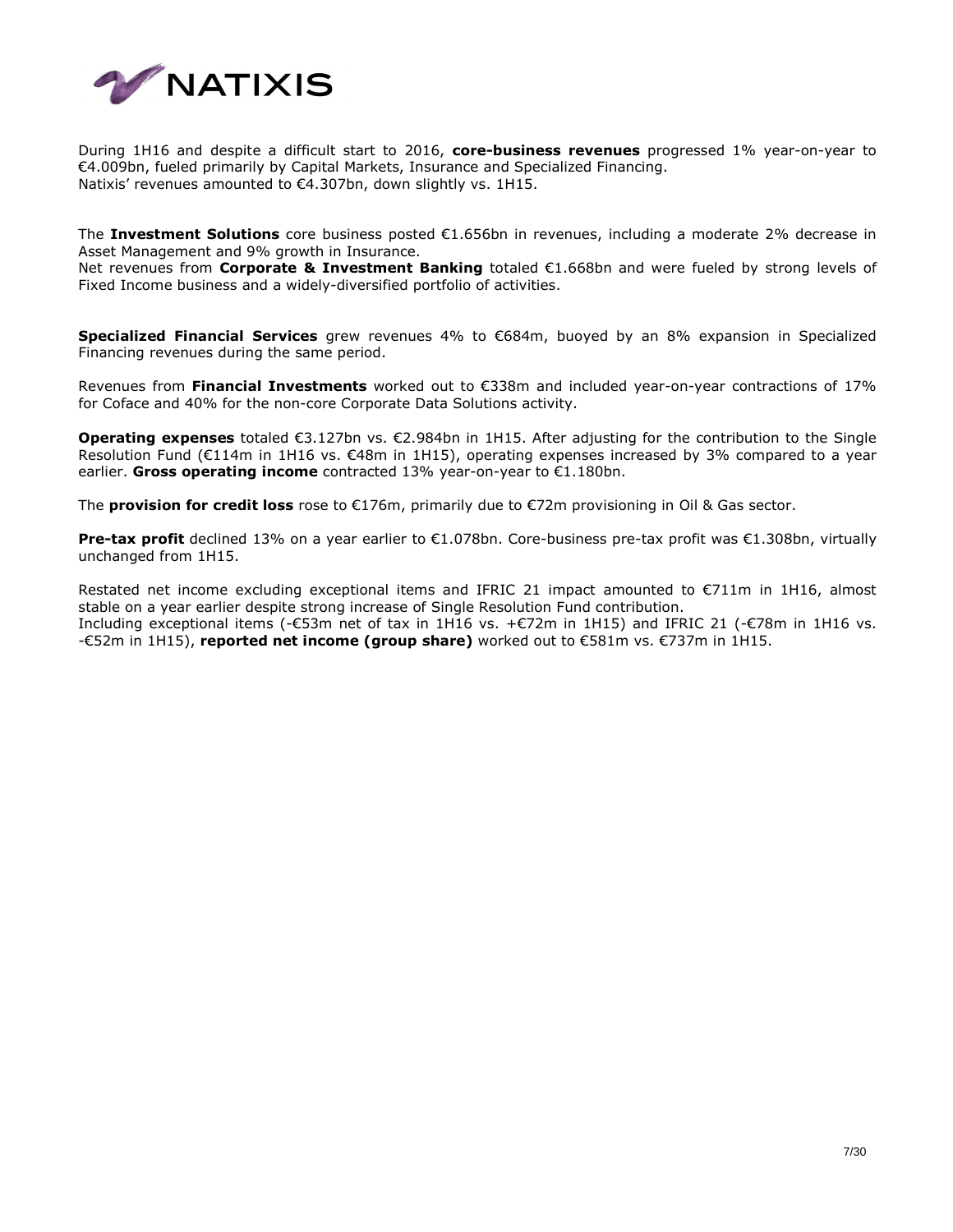

## **2 – FINANCIAL STRUCTURE**

Natixis' Basel 3 CET1 ratio  $^{(1)}$  worked out to 11.0% at June 30, 2016.

Based on a Basel 3 CET1 ratio  $^{(1)}$  of 10.8% at March 31, 2016, the respective impacts in the second quarter of 2016 were as follows:

- effect of allocating net income (group share) to retained earnings in 2Q16, excluding the dividend: +34bps,
- ordinary dividend planned for 2Q16: -17bps,
- RWA, FX and other effects: +2bps.

Basel 3 capital and risk-weighted assets  $^{(1)}$  amounted to  $\epsilon$ 12.4bn and  $\epsilon$ 112.9bn, respectively, at June 30, 2016.

### **EQUITY CAPITAL – TIER ONE CAPITAL – BOOK VALUE PER SHARE**

**Equity capital (group share)** totaled €18.8bn at June 30, 2016, of which €1.68bn was in the form of hybrid securities (DSNs) recognized in equity capital at fair value.

**Core tier 1 capital (Basel 3 – phase-in)** stood at €12.5bn, and **tier 1 capital (Basel 3 – phase-in)** at €14.3bn.

Natixis' **risk-weighted assets** totaled €112.9bn at June 30, 2016 (Basel 3 – phase-in), breakdown as following:

- Credit risk: €75.8bn
- Counterparty risk: €8.7bn
- CVA risk: €3.7bn
- Market risk: €12.0bn
- Operational risk: €12.7bn

Under Basel 3 (phase-in), the **CET1 ratio** amounted to 11.1%, the **Tier 1 ratio** to 12.6% and the **total ratio** to 15.0% at June 30, 2016.

**Book value per share** was €5.40 at June 30, 2016 based on 3,126,429,212 shares excluding treasury stock (the total number of shares stands at 3,129,085,133). **Net tangible book value per share** (after deducting goodwill and intangible fixed assets) was €4.25.

### **LEVERAGE RATIO(2)**

The leverage ratio worked out to 4.1% at June 30, 2016.

### **OVERALL CAPITAL ADEQUACY RATIO**

As at June 30, 2016, the financial conglomerate's capital excess was estimated at around  $\epsilon$ 6bn.

<sup>(1)</sup> Based on CRR-CRD4 rules as reported on June 26, 2013, including the Danish compromise - without phase-in except for DTAs on tax-loss

carryforwards and pro forma of additional phase-in of DTAs following ECB regulation 2016/445

<sup>(2)</sup> See note on methodology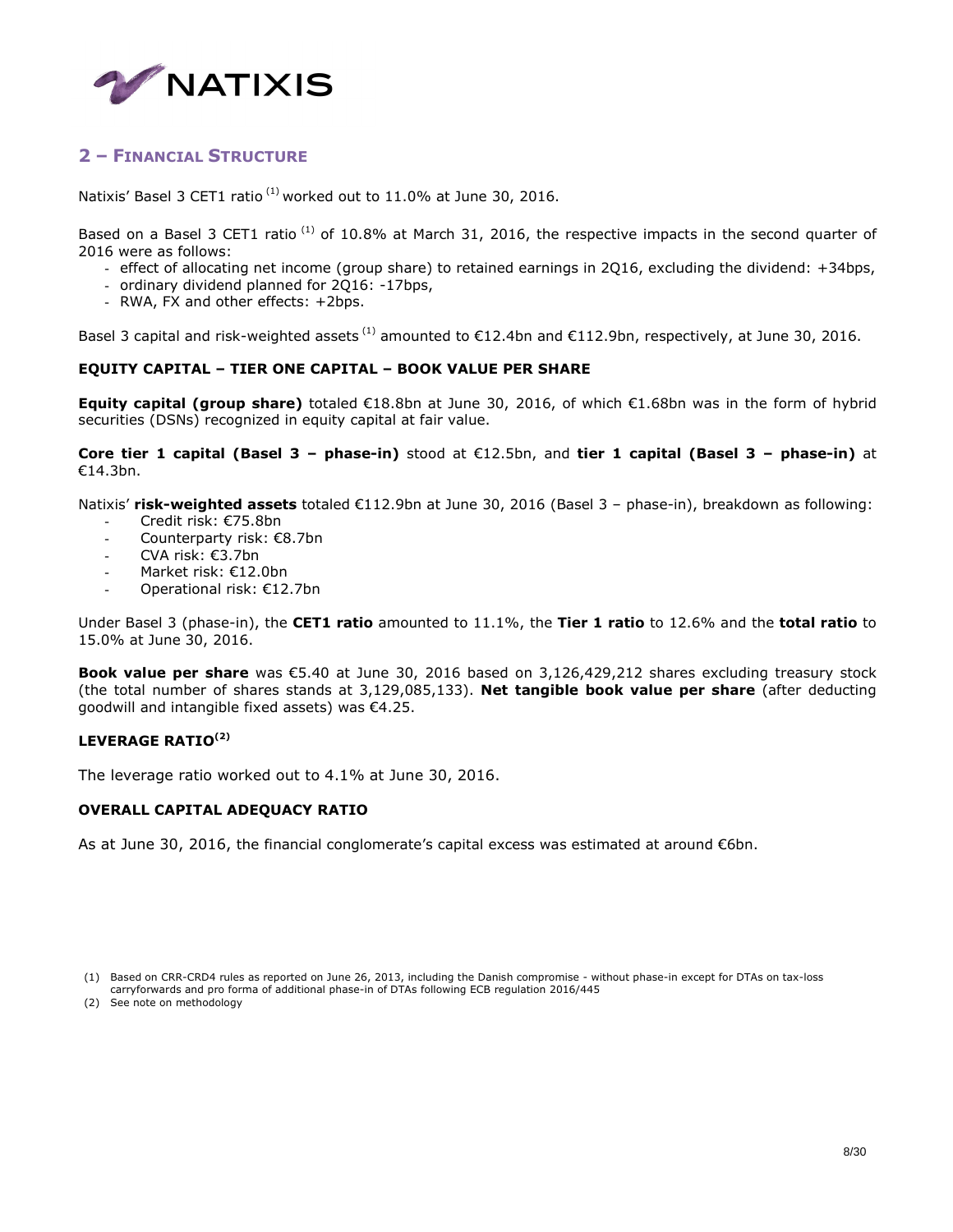

## **3 – RESULTS BY BUSINESS LINE**

### **Investment Solutions**

| In $\epsilon$ m               | 2Q16  | <b>2Q15</b> | 2Q16<br>vs. 2015 | 1H16     | 1H16<br>vs. 1H15 | 1H16<br>vs. 1H15<br>constant<br>exchange<br>rates |
|-------------------------------|-------|-------------|------------------|----------|------------------|---------------------------------------------------|
| <b>Net revenues</b>           | 832   | 846         | $(2)\%$          | 1,656    | $(1)\%$          | (1)%                                              |
| o/w Asset management          | 623   | 633         | $(2)\%$          | 1,249    | $(2)\%$          | $(2)\%$                                           |
| o/w Insurance                 | 156   | 156         | stable           | 322      | 9%               |                                                   |
| o/w Private banking           | 33    | 36          | $(8)\%$          | 67       | $(3)\%$          |                                                   |
| Expenses                      | (579) | (576)       | $1\%$            | (1, 169) | $1\%$            | $1\%$                                             |
| <b>Gross operating income</b> | 253   | 270         | (6)%             | 487      | (4)%             | (5)%                                              |
| Provision for credit losses   | 0     | 0           |                  | 0        |                  |                                                   |
| Gain or loss on other assets  | (1)   | 0           |                  | 19       |                  |                                                   |
| Pre-tax profit                | 253   | 275         | $(8)\%$          | 509      | $(2)\%$          | (2)%                                              |
|                               |       |             |                  |          |                  |                                                   |

| Cost/Income ratio $^{(1)}$ |  | 70.0% 68.5% +1.5pp 70.1% +1.1pp   |  |
|----------------------------|--|-----------------------------------|--|
| ROE after tax $^{(1)}$     |  | 13.8% 17.0% (3.2)pp 14.2% (2.2)pp |  |

(1) See note on methodology and excluding IFRIC 21 impact

**Investment Solutions** recorded revenues of €832m in 2Q16 and €1.656bn in 1H16, down by 2% and 1%, respectively. In Asset Management, robust 15% revenue growth in Europe in 1H16 virtually offset the slowdown in the US, where net revenues fell 8% in the same period. Insurance enjoyed healthy momentum in all segments and continued to roll out its solutions to the Caisses d'Epargne, with 2,300 branches equipped by end-June 2016.

Operating expenses were virtually unchanged in both 2Q16 and 1H16, at €579m and €1.169bn, respectively. The costincome ratio excluding the IFRIC 21 impact worked out to 70.0% in 2Q16, up 1.5pps on a year earlier. Gross operating income came to €253m, down 6% vs. 2Q15.

Pre-tax profit also totaled €253m vs. €275m in 2Q15.

ROE after tax and before the IFRIC 21 impact was 13.8% in 2Q16 and 14.2% in 1H16, down 3.2pps and 2.2pps on a year earlier.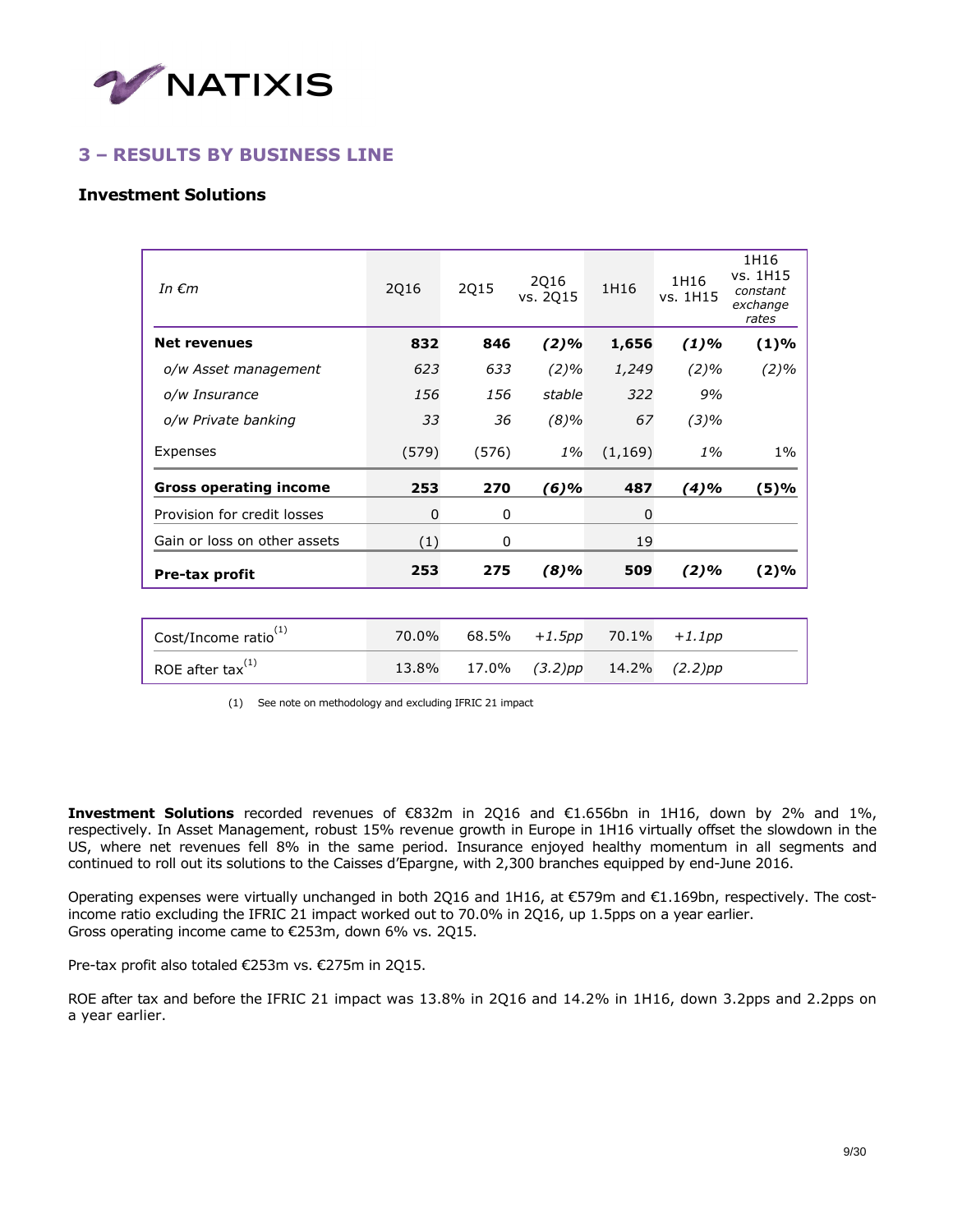

**Asset Management** registered in 2Q16 a small net inflow in Europe (excluding money-market funds) and a €1.6bn outflow in the US which was primarily concentrated on Harris's equity products. Loomis Sayles recorded inflow in fixedincome ( $+\in$ 3.1bn) and kept a good momentum in equity ( $+\in$ 1.3bn net inflow) in 2Q16.

Assets under management expanded €10bn in 2Q16 to reach €787bn at end-June 2016. This growth reflected positive market and currency effects (€5bn and €10bn, respectively), a €3bn negative consolidation-structure effect linked to the shutdown of Aurora and €2bn overall net outflow.

Net revenues decreased 2% year-on-year to €623m in 2Q16, primarily due to a 10% year-on-year decline in assets under management in the US.

Overall Insurance turnover (excluding the reinsurance treaty with CNP), advanced 16% year-on-year to reach €3.5bn in 1H16.

In the life insurance segment, again excluding the reinsurance treaty with CNP, net inflow exceeded €1bn in 1H16 vs. €0.7bn in 1H15, Unit-linked policies accounted for 37% of net inflows during the quarter. Assets under management rose 5% year-on-year to €45.5bn end of June 2016.

Turnover advanced 8% in P&C segment and by 9% in Personal Protection and Borrower's insurance segments in 1H16/1H15.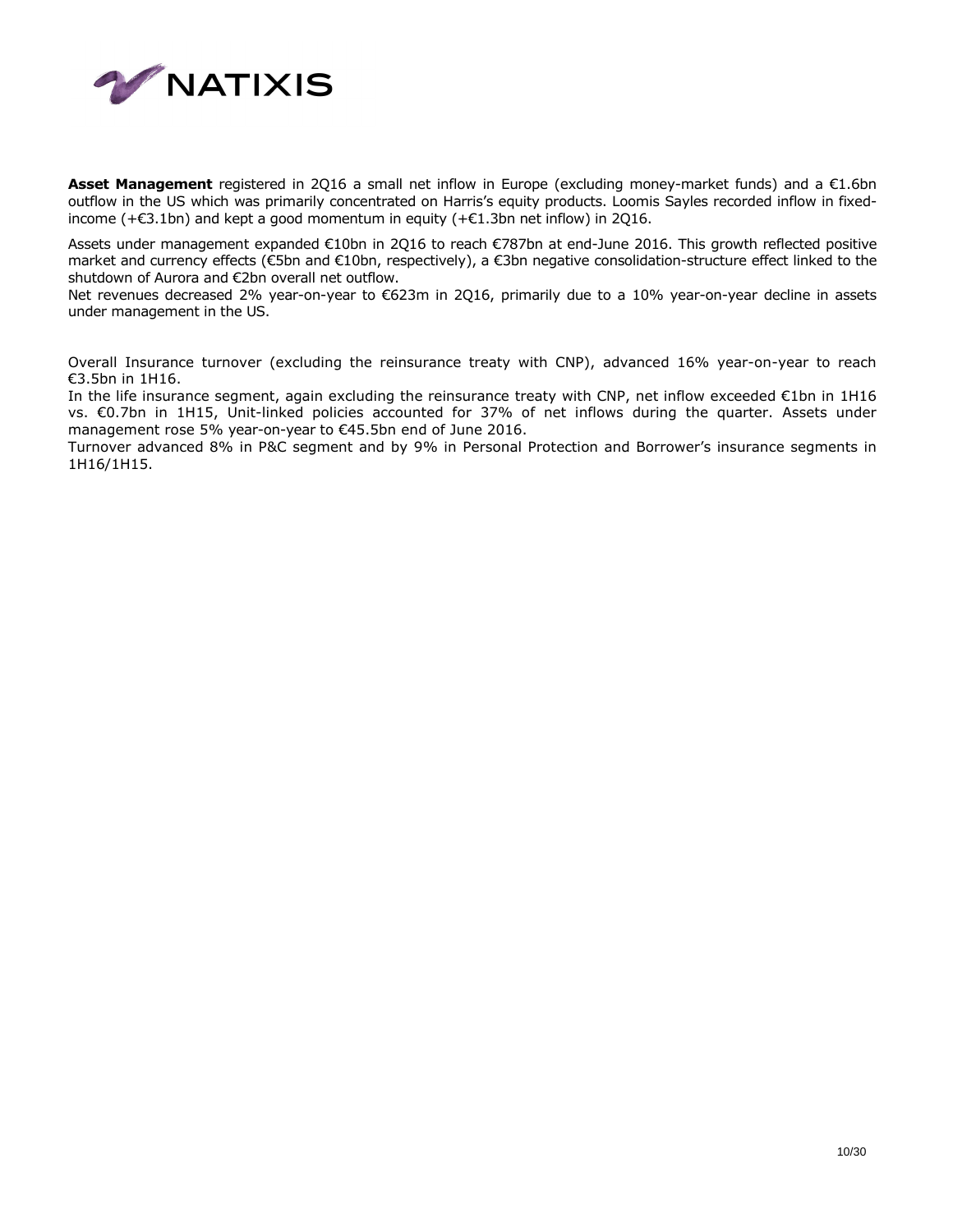

## **Corporate & Investment Banking**

| 2Q16             | 2015                     | 2Q16<br>vs. 2Q15     | 1H16              | 1H16<br>vs. 1H15        |
|------------------|--------------------------|----------------------|-------------------|-------------------------|
| 887              | 842                      | 5%                   | 1,668             | 1%                      |
| 854              | 845                      | $1\%$                | 1,642             | stable                  |
| 82<br>293<br>539 | <i>100</i><br>305<br>410 | (18)%<br>(4)%<br>31% | 163<br>551<br>969 | (14)%<br>$(6)\%$<br>10% |
| (482)            | (459)                    | 5%                   | (994)             | 4%                      |
| 405              | 383                      | 6%                   | 675               | (3)%                    |
| (53)             | (40)                     | 32%                  | (124)             | 18%                     |
| 356              | 348                      | 2%                   | 558               | (7)%                    |
|                  |                          |                      |                   |                         |

| Cost/Income ratio <sup>(1)</sup> | 55.5% | 55.8% | $(0.3)$ pp | 58.3% | +1.9pp    |
|----------------------------------|-------|-------|------------|-------|-----------|
| ROE after tax $^{(1)}$           | 13.8% | 11.6% | $+2.2pp$   | 11.4% | $+0.4$ pp |

(1) See note on methodology and excluding IFRIC 21 impact

**Corporate & Investment Banking** revenues rose 5% in 2Q16 and 1% in 1H16 compared to the respective yearearlier periods.

Thanks to strong recoveries in Capital Markets & Structured Financing in 2Q16 vs. 1Q16, **Corporate & Investment Banking** grew net revenues 8% between the two periods, excluding the CVA/DVA desk.

The increases in operating expenses of 5% in 2Q16 and 4% in 1H16, stemmed from the model transformation and the continued ramp-up of international platforms.

Gross operating income advanced 6% to €405m in 2Q16.

The provision for credit loss amounted to €53m in 2Q16, including the end of provisioning effort in Oil & Gas sector amounting at €26m.

In 2Q16, pre-tax profit grew 2% to €356m over one year.

Good performances in Capital Markets and the strict capital allocation induced by the Originate-to-Distribute model combined to drive a healthy 2.2pp-improvement in after-tax ROE to 13.8%, excluding the IFRIC 21 impact.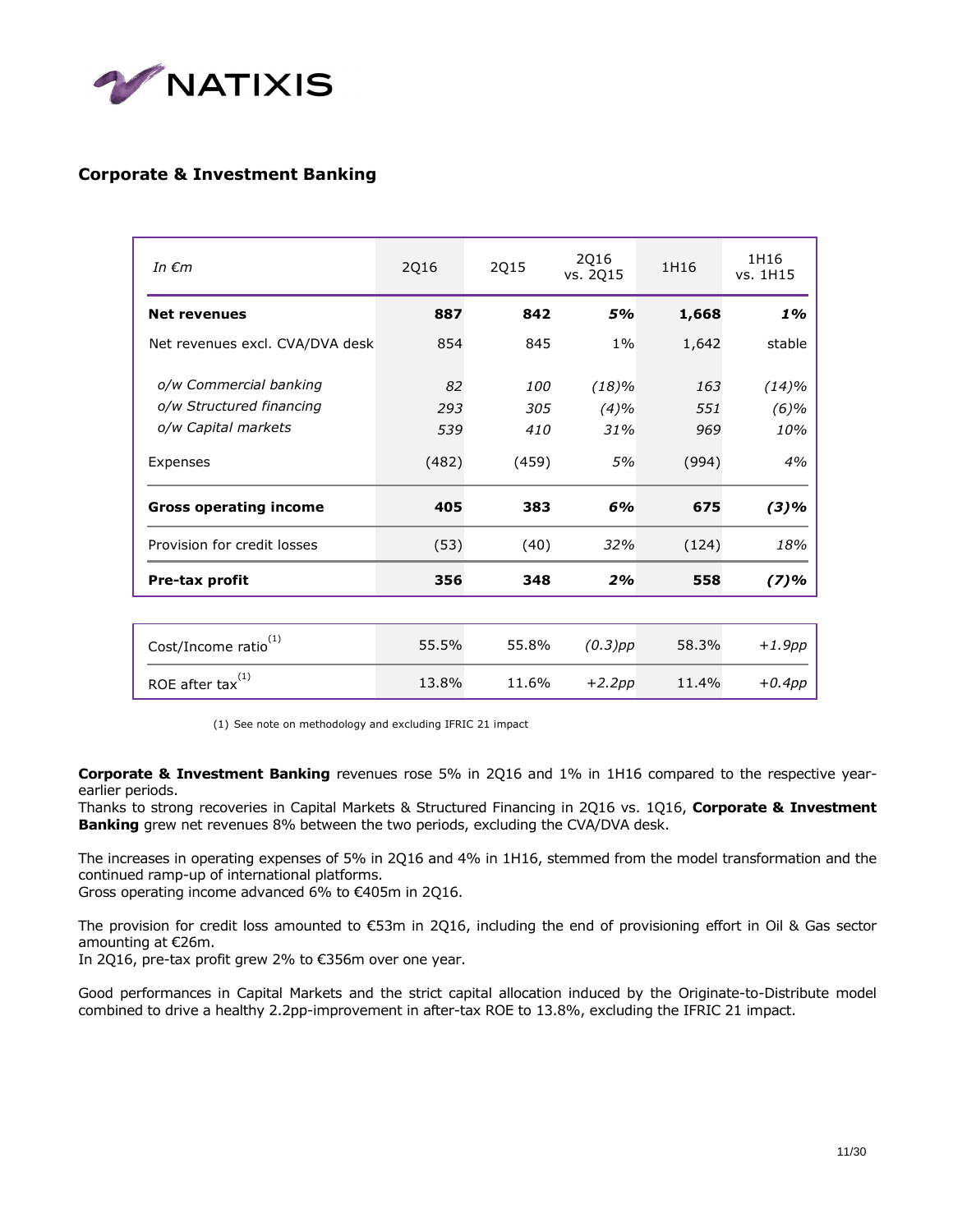

**Financing** revenues worked out to €375m in 2Q16 vs. €405m in 2Q15 and €339m in 1Q16.

Structured Financing generated €293m in revenues in 2Q16, down 4% vs. 2Q15, but up 13% vs. 1Q16. New loan production reached €7.5bn in 2Q16, well ahead of the €4.5bn in the first three months of 2016. The Acquisitions & Strategic Finance, Real Estate Finance Europe and GEC Trade Finance lines were the main contributors during the quarter.

In Commercial Banking, new loan production retreated 23% to €6.2bn in 1H16.

**Capital Markets** enjoyed strong revenue growth in 2Q16 (+31% vs. 2Q15), fueled by a 35% rise in FIC-T net revenues to €330m, excluding CVA/DVA desk. Revenues grew particularly strongly in Rate & Forex (+64% in 2Q16 vs. 2Q15) and GSCS (+14% in 2Q16 vs. 2Q15).

Equity divisions posted €176m in net revenues for 2Q16, a 4% year-on-year increase. Equity Derivatives continued to grow and M&A demonstrated strong momentum thanks to Natixis Partners.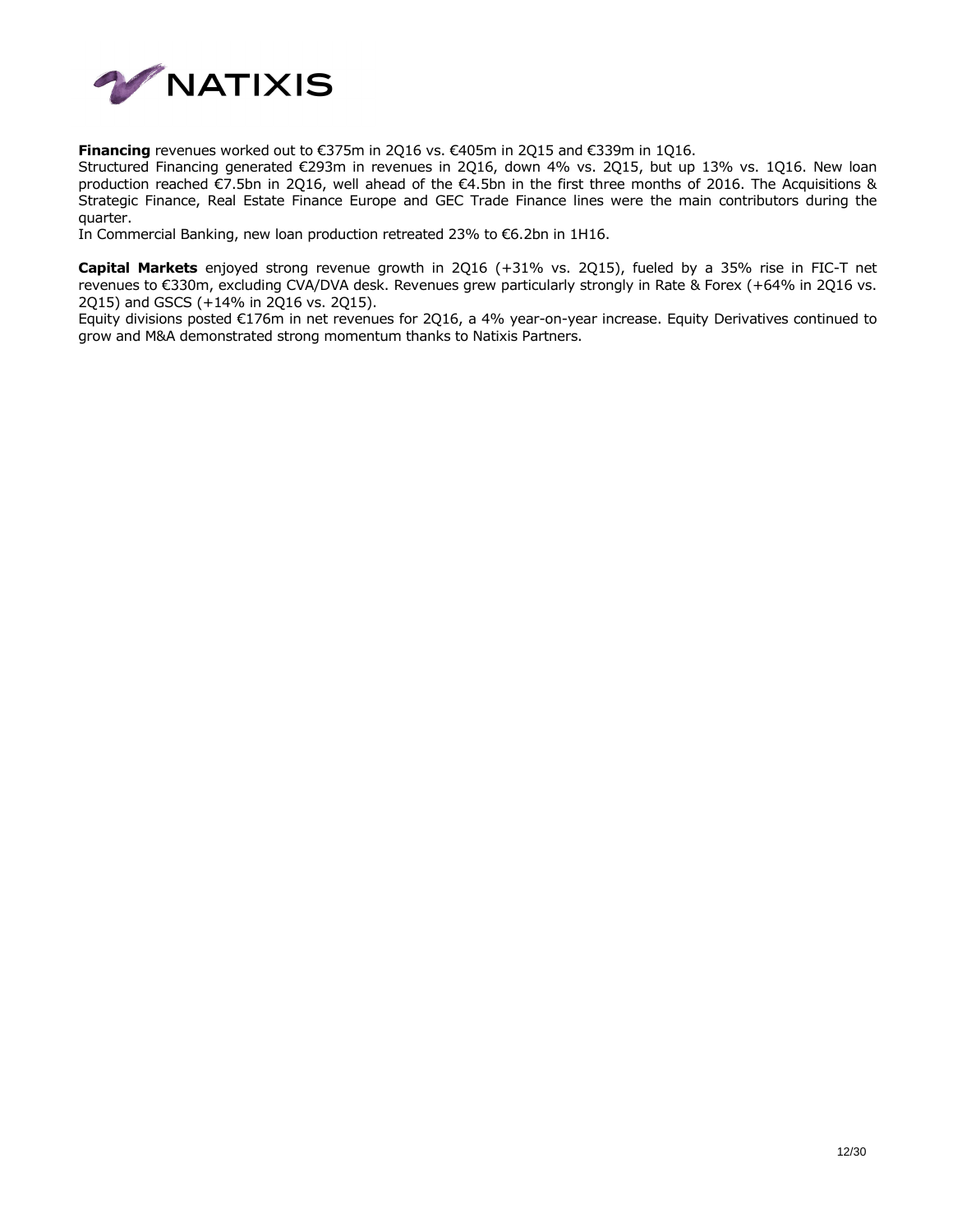

## **Specialized Financial Services**

| In $\epsilon$ m                 | 2Q16  | 2Q15  | 2Q16<br>vs. 2015 | 1H16  | 1H16<br>vs. 1H15 |
|---------------------------------|-------|-------|------------------|-------|------------------|
| <b>Net revenues</b>             | 341   | 335   | 2%               | 684   | 4%               |
| Specialized financing           | 211   | 203   | 4%               | 425   | 8%               |
| <b>Financial services</b>       | 130   | 133   | $(2)\%$          | 258   | $(2)\%$          |
| Expenses                        | (220) | (211) | 5%               | (446) | 4%               |
| <b>Gross operating income</b>   | 121   | 125   | (3)%             | 238   | 4%               |
| Provision for credit losses     | (17)  | (20)  | (16)%            | (29)  | (13)%            |
| Gain or loss on other assets    | 31    | 0     |                  | 31    |                  |
| <b>Pre-tax profit</b>           | 135   | 105   | 29%              | 240   | 22%              |
|                                 |       |       |                  |       |                  |
| (1)<br>Cost/Income ratio        | 65.4% | 63.7% | $+1.7$ pp        | 64.4% | $+0.2pp$         |
| ROE after $\text{tax}^{(1)(2)}$ | 16.3% | 15.4% | $+0.9pp$         | 17.3% | $+2.0$ pp        |

(1) See note on methodology and excluding IFRIC 21 impact

(2) Excluding capital gain on real-estate asset in 2Q16

Revenues from **Specialized Financial Services** amounted to €341m in 2Q16, up 2% relative to 2Q15. The momentum came from solid performances in Specialized Financing, which grew revenues 4% during the period.

Expenses rose 5% year-on-year to €220m and the cost-income ratio excluding IFRIC 21 worked out to 65.4% in 2Q16. Gross operating income dipped 3% to €121m from €125m.

The provision for credit loss contracted 16% year-on-year to €17m in 2Q16 vs. €20m in 2Q15.

Pre-tax profit climbed 29% in 2Q16 vs. 2Q15, after recognition in gains/losses on other assets of a €31m capital gain on a real-estate asset.

After restating this capital gain, after-tax ROE excluding IFRIC 21 worked out to 16.3% in 2Q16 and 17.3% in 1H16.

Within **Specialized Financing**, new production in Leasing increased 7% year-on-year in 2Q16, thanks to strong momentum from the Groupe BPCE networks in the Equipment Leasing segment. In Factoring, the 22% rise in factored turnover in 2Q16 was notably buoyed by large accounts.

In **Financial Services**, Employee Savings Schemes recorded strong growth in *Chèque de Table* meal voucher issuance in both 2Q16 (+9%) and 1H16 (+7%), while Payments witnessed an 8% increase in the number of electronic banking transactions during the quarter.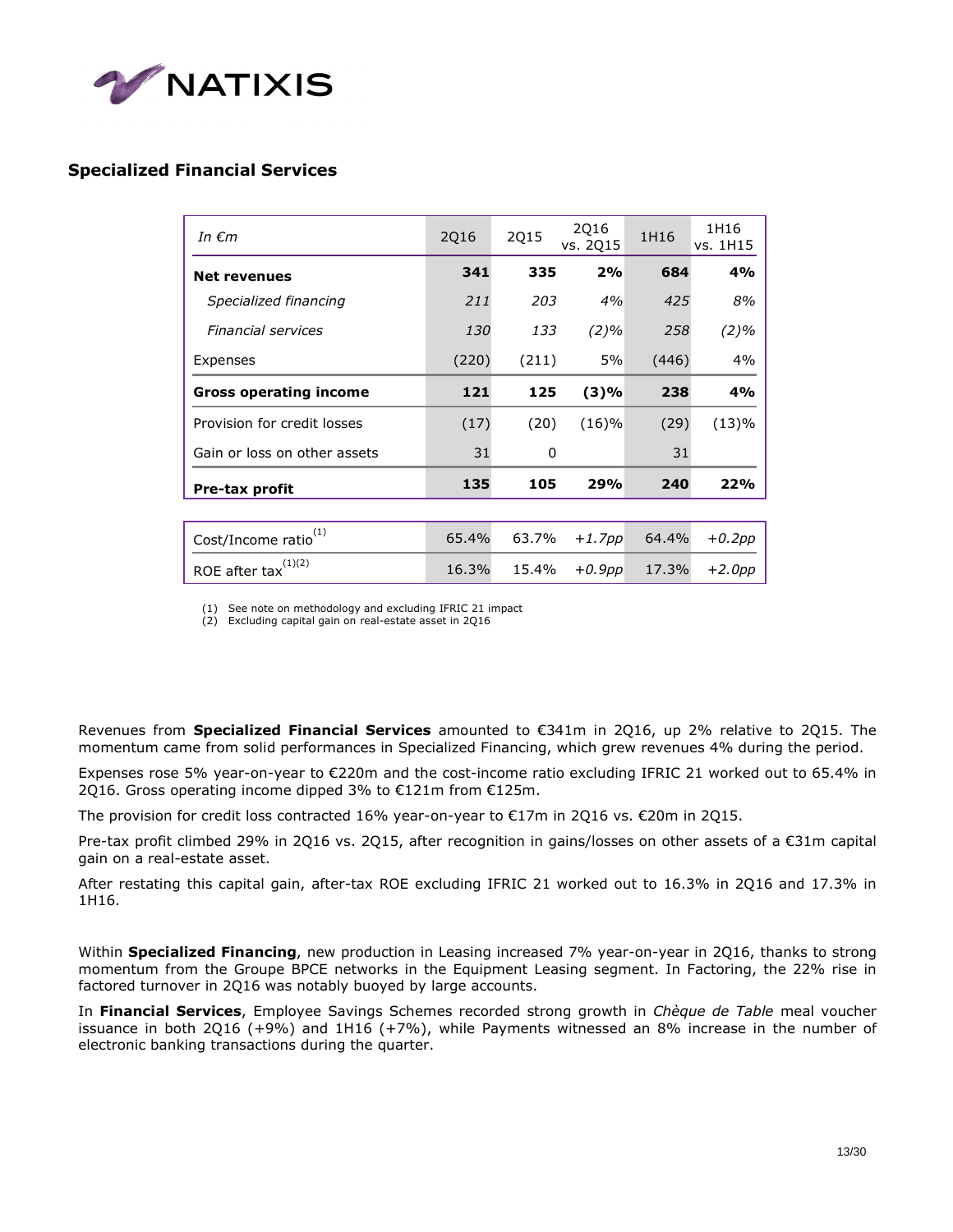

### **Financial Investments**

Data excludes exceptional items<sup>(1)</sup>

| In $\epsilon$ m               | 2016  | 2015  | 2016<br>vs. 2015 | 1H16  | 1H16<br>vs. 1H15 |
|-------------------------------|-------|-------|------------------|-------|------------------|
| <b>Net Revenues</b>           | 155   | 197   | (21)%            | 338   | (20)%            |
| Coface                        | 133   | 161   | (17)%            | 289   | (17)%            |
| Corporate Data Solutions      | 9     | 20    | (54)%            | 24    | (40)%            |
| Other                         | 12    | 16    | (22)%            | 25    | (32)%            |
| Expenses                      | (153) | (167) | (8)%             | (315) | (9)%             |
| <b>Gross Operating Income</b> |       | 30    | (95)%            | 23    | (71)%            |
| Provision for credit losses   | (18)  | (4)   |                  | (24)  |                  |
| <b>Pre-tax profit</b>         | (16)  | 26    |                  | 10    | (86)%            |

(1) See note on methodology

On a constant exchange-rate basis, **Coface's** turnover amounted to €362m in 2Q16, down 2% on 2Q15. In current exchange-rate terms, it fell 5% to €352m during the same period.

The combined ratio net of reinsurance worked out to 97.7% in 2Q16 vs. 86.4% in 2Q15, and comprised a cost ratio of 30.8% and a loss ratio of 66.9% compared to corresponding ratios of 32.1% and 54.3%, respectively, in 2Q15.

Revenues from **Financial Investments** were down 21% year-on-year in 2Q16 including the non-core Corporate Data Solutions activity.

Gross operating income came out at €1m in 2Q16, well down on the year-earlier level.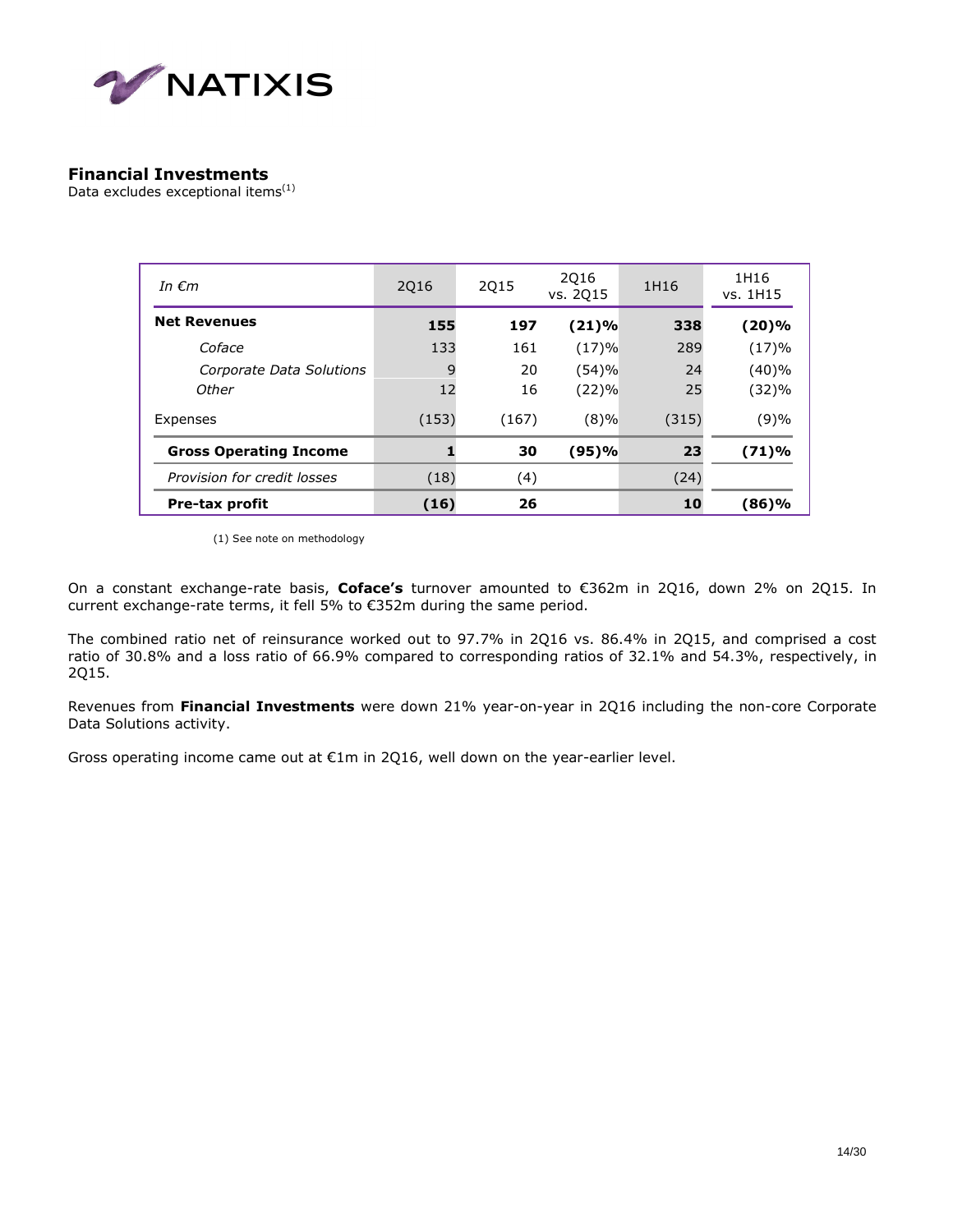

## **Appendices**

#### **Note on methodology:**

#### **The results at 06/30/2016 were examined by the board of directors at their meeting on 07/28/2016.**

Figures at 06/30/2016 are presented in accordance with IAS/IFRS accounting standards and IFRS Interpretation Committee (IFRIC) rulings as adopted in the European Union and applicable at this date.

#### **2015 figures are presented pro forma:**

- (1) For the reclassification of the contribution to the Single Resolution Fund to current profit (previously booked under exceptional items). The contribution is registered under Corporate Center expenses. The 2015 quarterly series have been restated accordingly.
- (2) For the transfer of some expenses from Corporate Center to SFS. The 2015 series have been restated accordingly.

#### **Changes in rules as of January 1, 2016:**

The cost of subordination of Tier 2 debt issued, previously allocated to Corporate Center, is now reallocated to the business lines based on their normative capital. Application of an accounting change in 2015 due to the recognition of tax amortization of goodwill under deferred tax liability in the Investment Solutions division leading to an increase of the normative tax rate, and conversely to a decrease of the normative capital allocation.

#### **Business line performances using Basel 3 standards:**

- The performances of Natixis business lines are presented using Basel 3 standards. Basel 3 risk-weighted assets are based on CRR-CRD4 rules as published on June 26th, 2013 (including the Danish compromise treatment for qualified entities).
- Natixis' ROTE is calculated by taking as the numerator net income (group share) excluding DSN interest expenses on preferred shares after tax. Equity capital is average shareholders' equity group share as defined by IFRS, after payout of dividends, excluding average hybrid debt, average intangible assets and average goodwill.
- **Natixis' ROE**: results used for calculations are net income (group share), deducting DSN interest expenses on preferred shares after tax. Equity capital is average shareholders' equity group share as defined by IFRS, after payout of dividends, excluding average hybrid debt, and excluding unrealized or deferred gains and losses recognized in equity (OCI).
- ROE for business lines is calculated based on normative capital to which are added goodwill and intangible assets for the business line. Normative capital allocation to Natixis' business lines is carried out on the basis of 10% of their average Basel 3 risk-weighted assets. Business lines benefit from remuneration of normative capital allocated to them. By convention, the remuneration rate on normative capital is maintained at 3%.
- Net book value: calculated by taking shareholders' equity group share, restated for hybrids and capital gains on reclassification of hybrids as equity instruments. Net tangible book value is adjusted for intangible assets and goodwill restated as follows:

| In €m                                                          | 06/30/2016     |
|----------------------------------------------------------------|----------------|
| Intangible assets                                              | 756            |
| Restatement for Coface minority interest                       | (39)           |
| <b>Restated intangible assets</b>                              | 716            |
| In $\epsilon$ m                                                | 06/30/2016     |
|                                                                |                |
| Goodwill                                                       |                |
| Restatement for Coface minority interest                       | 3,524<br>(165) |
| Restatement for Investment Solutions deferred tax<br>liability | (504)          |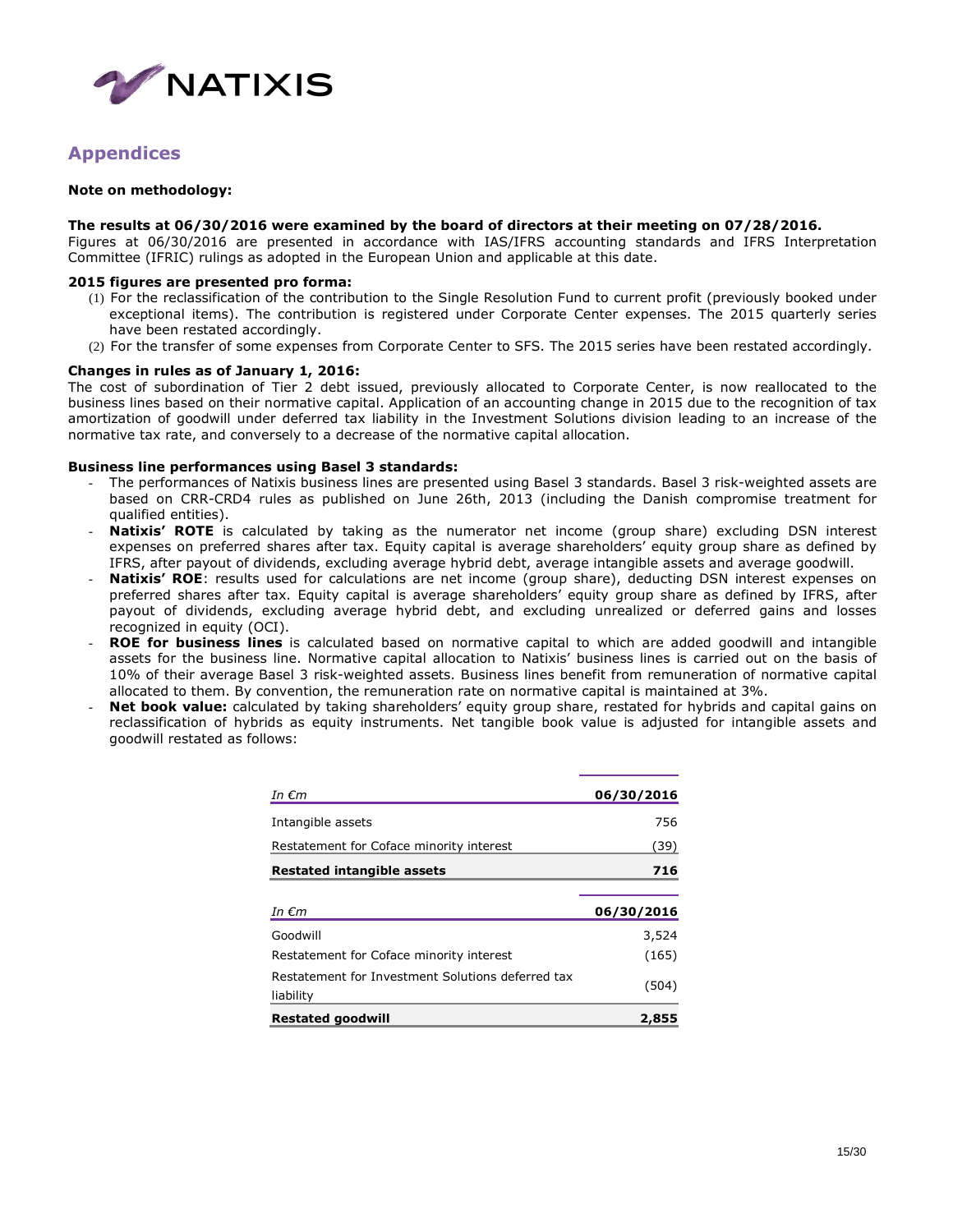

Own senior debt fair-value adjustment: calculated using a discounted cash-flow model, contract by contract, including parameters such as swaps curve, and revaluation spread (based on the BPCE reoffer curve).

**Leverage ratio:** based on delegated act rules, without phase-in except for DTAs on tax-loss carryforwards and with the hypothesis of a roll-out for non-eligible subordinated notes under Basel 3 by eligible notes. Repo transactions with central counterparties are offset in accordance with IAS 32 rules without maturity or currency criteria.

**Exceptional items:** figures and comments on this presentation are based on Natixis and its businesses' income statements excluding non- operating and/or exceptional items detailed page 3. Natixis and its businesses' income statements including these items are available in the appendix of this presentation.

**Restatement for IFRIC 21 impact**: the cost/income ratio and the ROE excluding IFRIC 21 impact calculation take into account as of June 30<sup>th</sup> 2016, half of the annual duties and levies concerned by this new accounting rule. The impact for the quarter is calculated by difference with the former quarter.

**Earnings capacity**: net income (group share) restated for exceptional items and the IFRIC 21 impact.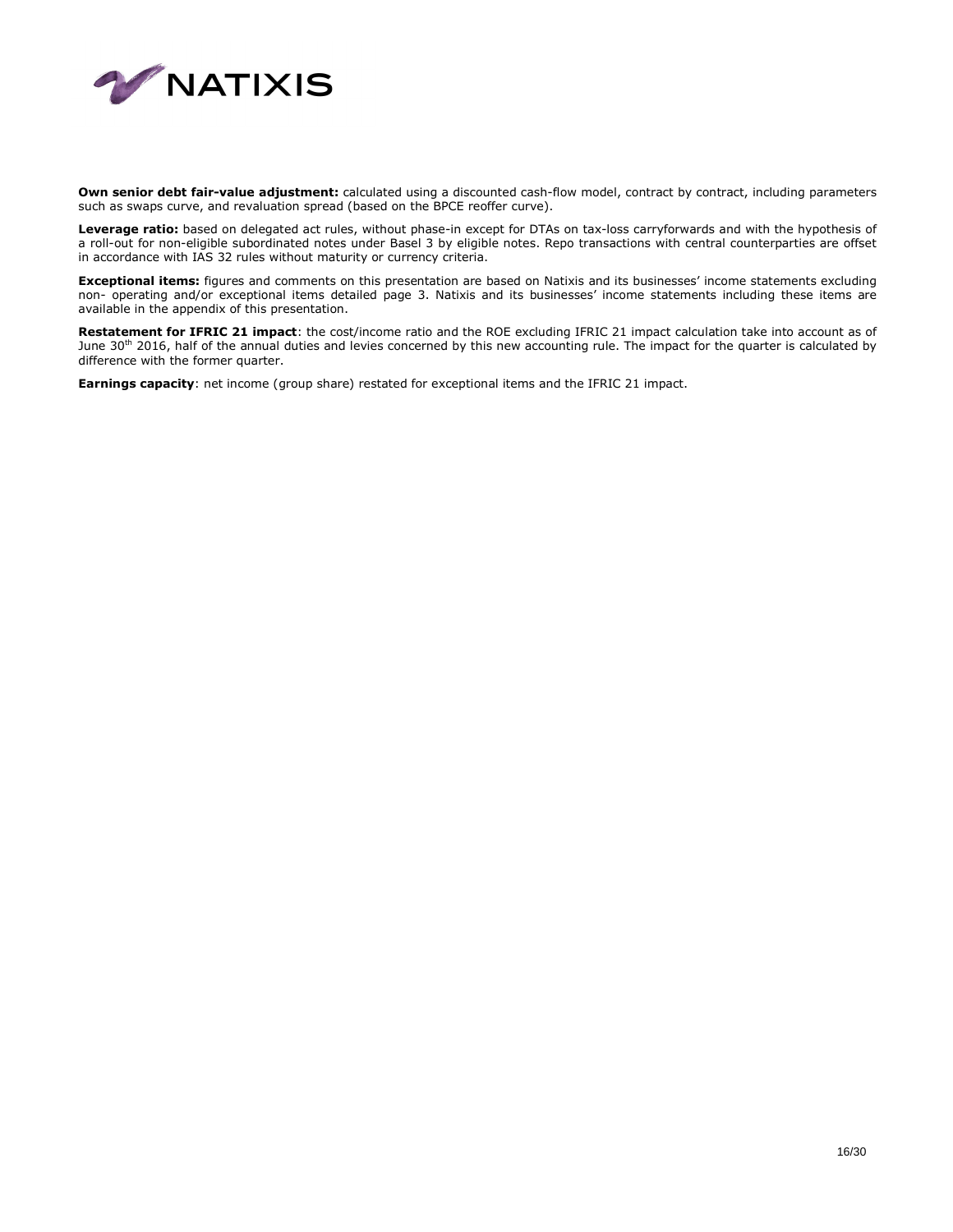

## **2Q16 results: from data excluding exceptional items(1) to reported data**

| in $\epsilon$ m               | 2Q16 excl.<br>exceptional<br>items | <b>FV Adjustment</b><br>on own<br>senior debt | <b>Exchange rate</b><br>fluctuations<br>on DSN in<br>currencies | Impairment<br>in Coface<br>goodwill | <b>2Q16</b><br>reported |
|-------------------------------|------------------------------------|-----------------------------------------------|-----------------------------------------------------------------|-------------------------------------|-------------------------|
| <b>Net revenues</b>           | 2,224                              | (20)                                          | 8                                                               |                                     | 2,211                   |
| Expenses                      | (1, 522)                           |                                               |                                                                 |                                     | (1, 522)                |
| <b>Gross operating income</b> | 702                                | (20)                                          | 8                                                               |                                     | 689                     |
| Provision for credit losses   | (88)                               |                                               |                                                                 |                                     | (88)                    |
| Associates                    | 7                                  |                                               |                                                                 |                                     | 7                       |
| Gain or loss on other assets  | 31                                 |                                               |                                                                 |                                     | 31                      |
| Change in value of goodwill   | 0                                  |                                               |                                                                 | (75)                                | (75)                    |
| Pre-tax profit                | 651                                | (20)                                          | 8                                                               | (75)                                | 564                     |
| Tax                           | (215)                              | 7                                             | (3)                                                             |                                     | (211)                   |
| Minority interest             | (16)                               |                                               |                                                                 | 44                                  | 28                      |
| Net income (group share)      | 420                                | (13)                                          | 5                                                               | (31)                                | 381                     |
|                               |                                    |                                               |                                                                 |                                     |                         |

## **1H16 results: from data excluding exceptional items(1) to reported data**

| in $\epsilon$ m               | 1H16 excl.<br>non<br>exceptional<br>items | <b>FV Adjustment</b><br>on own<br>senior debt | <b>Exchange rate</b><br>fluctuations<br>on DSN in<br>currencies | Impairment<br>in Coface<br>goodwill | 1H16<br>reported |
|-------------------------------|-------------------------------------------|-----------------------------------------------|-----------------------------------------------------------------|-------------------------------------|------------------|
| <b>Net revenues</b>           | 4,307                                     | (26)                                          | (7)                                                             |                                     | 4,274            |
| Expenses                      | (3, 127)                                  |                                               |                                                                 |                                     | (3, 127)         |
| <b>Gross operating income</b> | 1,180                                     | (26)                                          | (7)                                                             |                                     | 1,147            |
| Provision for credit losses   | (176)                                     |                                               |                                                                 |                                     | (176)            |
| Associates                    | 14                                        |                                               |                                                                 |                                     | 14               |
| Gain or loss on other assets  | 60                                        |                                               |                                                                 |                                     | 60               |
| Change in value of goodwill   | 0                                         |                                               |                                                                 | (75)                                | (75)             |
| Pre-tax profit                | 1,078                                     | (26)                                          | (7)                                                             | (75)                                | 970              |
| Tax                           | (395)                                     | 9                                             | 2                                                               |                                     | (383)            |
| Minority interest             | (50)                                      |                                               |                                                                 | 44                                  | (6)              |
| Net income (group share)      | 633                                       | (17)                                          | (5)                                                             | (31)                                | 581              |
|                               |                                           |                                               |                                                                 |                                     |                  |

(1) See note on methodology

٦

Г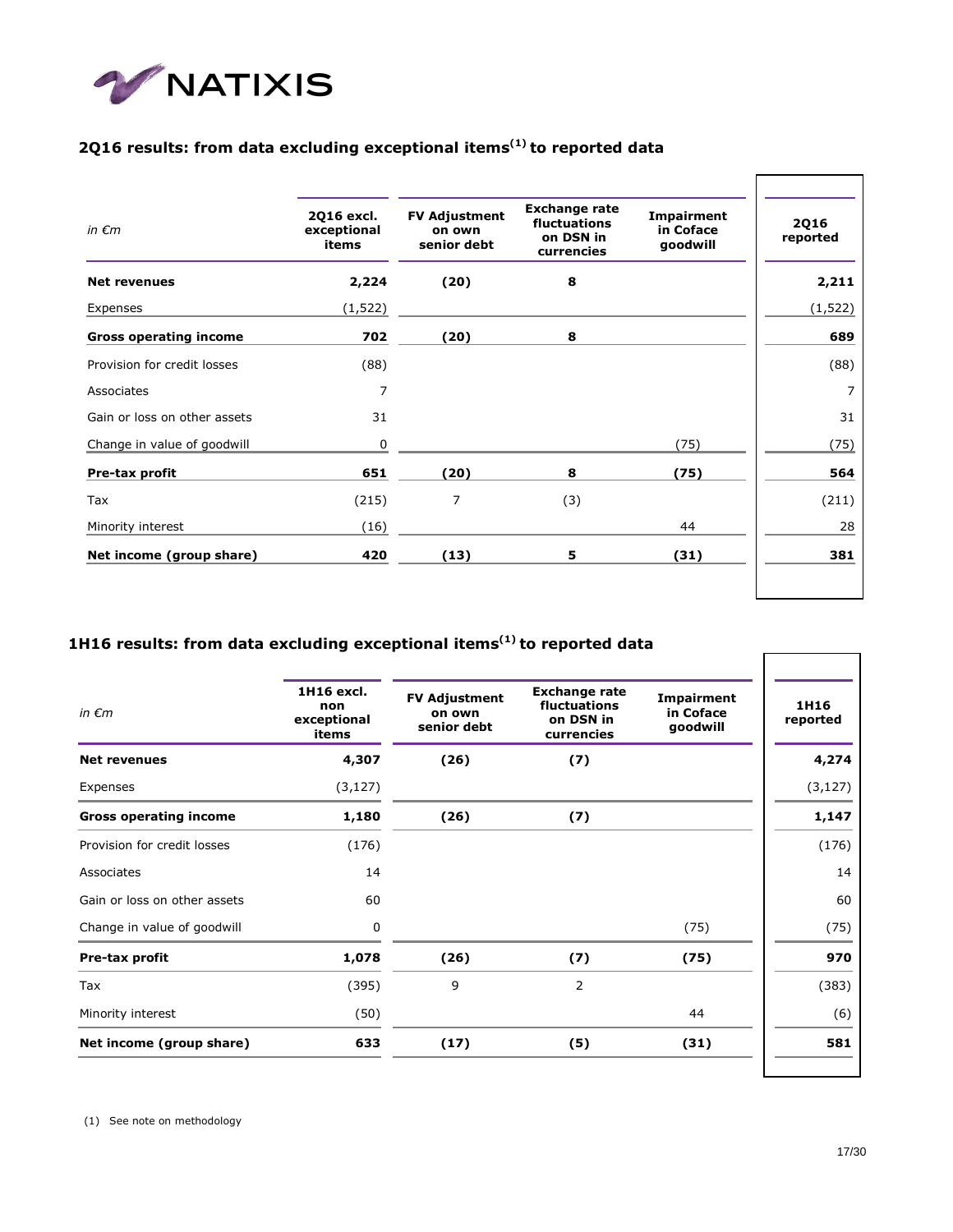

## **Natixis – Consolidated**

| in $\epsilon$ m               | <b>1Q15</b> | <b>2Q15</b> | 3Q15        | 4Q15    | <b>1Q16</b> | <b>2Q16</b> | <b>2Q16</b><br>vs.<br><b>2Q15</b> | 1H15    | 1H16     | 1H16<br>VS.<br>1H15 |
|-------------------------------|-------------|-------------|-------------|---------|-------------|-------------|-----------------------------------|---------|----------|---------------------|
| <b>Net revenues</b>           | 2,190       | 2,301       | 1,969       | 2,244   | 2,063       | 2,211       | (4)%                              | 4,491   | 4,274    | (5)%                |
| Expenses                      | (1, 553)    | (1, 431)    | (1, 393)    | (1,578) | (1,605)     | (1,522)     | 6%                                | (2,984) | (3, 127) | 5%                  |
| <b>Gross operating income</b> | 637         | 870         | 576         | 666     | 458         | 689         | (21)%                             | 1,507   | 1,147    | (24)%               |
| Provision for credit losses   | (78)        | (64)        | (83)        | (66)    | (88)        | (88)        | 38%                               | (141)   | (176)    | 25%                 |
| Associates                    | 9           | 13          | 8           | 16      | 8           | 7           | (49)%                             | 22      | 14       | (36)%               |
| Gain or loss on other assets  | 0           | (30)        | 2           | (3)     | 29          | 31          |                                   | (30)    | 60       |                     |
| Change in value of goodwill   | 0           | $\mathbf 0$ | $\mathbf 0$ | 0       | 0           | (75)        |                                   | 0       | (75)     |                     |
| Pre-tax profit                | 568         | 789         | 502         | 614     | 407         | 564         | (29)%                             | 1,357   | 970      | (29)%               |
| Tax                           | (239)       | (312)       | (190)       | (230)   | (172)       | (211)       | (32)%                             | (551)   | (383)    | (30)%               |
| Minority interest             | (42)        | (27)        | (20)        | (68)    | (34)        | 28          |                                   | (69)    | (6)      | $(91) \%$           |
| Net income (group share)      | 287         | 450         | 291         | 316     | 200         | 381         | (15)%                             | 737     | 581      | (21)%               |

## **Natixis - Breakdown by Business division in 2Q16**

| in $\epsilon$ m               | <b>Investment</b><br><b>Solutions</b> | <b>CIB</b> | <b>SFS</b> | <b>Financial</b><br><b>Investments</b> | Corporate<br>Center | <b>Natixis reported</b> |
|-------------------------------|---------------------------------------|------------|------------|----------------------------------------|---------------------|-------------------------|
| <b>Net revenues</b>           | 832                                   | 887        | 341        | 155                                    | (3)                 | 2,211                   |
| Expenses                      | (579)                                 | (482)      | (220)      | (153)                                  | (87)                | (1, 522)                |
| <b>Gross operating income</b> | 253                                   | 405        | 121        | 1                                      | (91)                | 689                     |
| Provision for credit losses   | 0                                     | (53)       | (17)       | (18)                                   | 0                   | (88)                    |
| <b>Net operating income</b>   | 253                                   | 352        | 104        | (17)                                   | (91)                | 601                     |
| Associates                    | 2                                     | 4          | 0          | $\mathbf 0$                            | $\mathbf{0}$        | 7                       |
| Other items                   | (2)                                   | 0          | 31         | (75)                                   | 2                   | (44)                    |
| Pre-tax profit                | 253                                   | 356        | 135        | (91)                                   | (89)                | 564                     |
|                               |                                       |            |            |                                        | Tax                 | (211)                   |
|                               |                                       |            |            |                                        | Minority interest   | 28                      |
|                               |                                       |            |            |                                        | Net income (gs)     | 381                     |
|                               |                                       |            |            |                                        |                     |                         |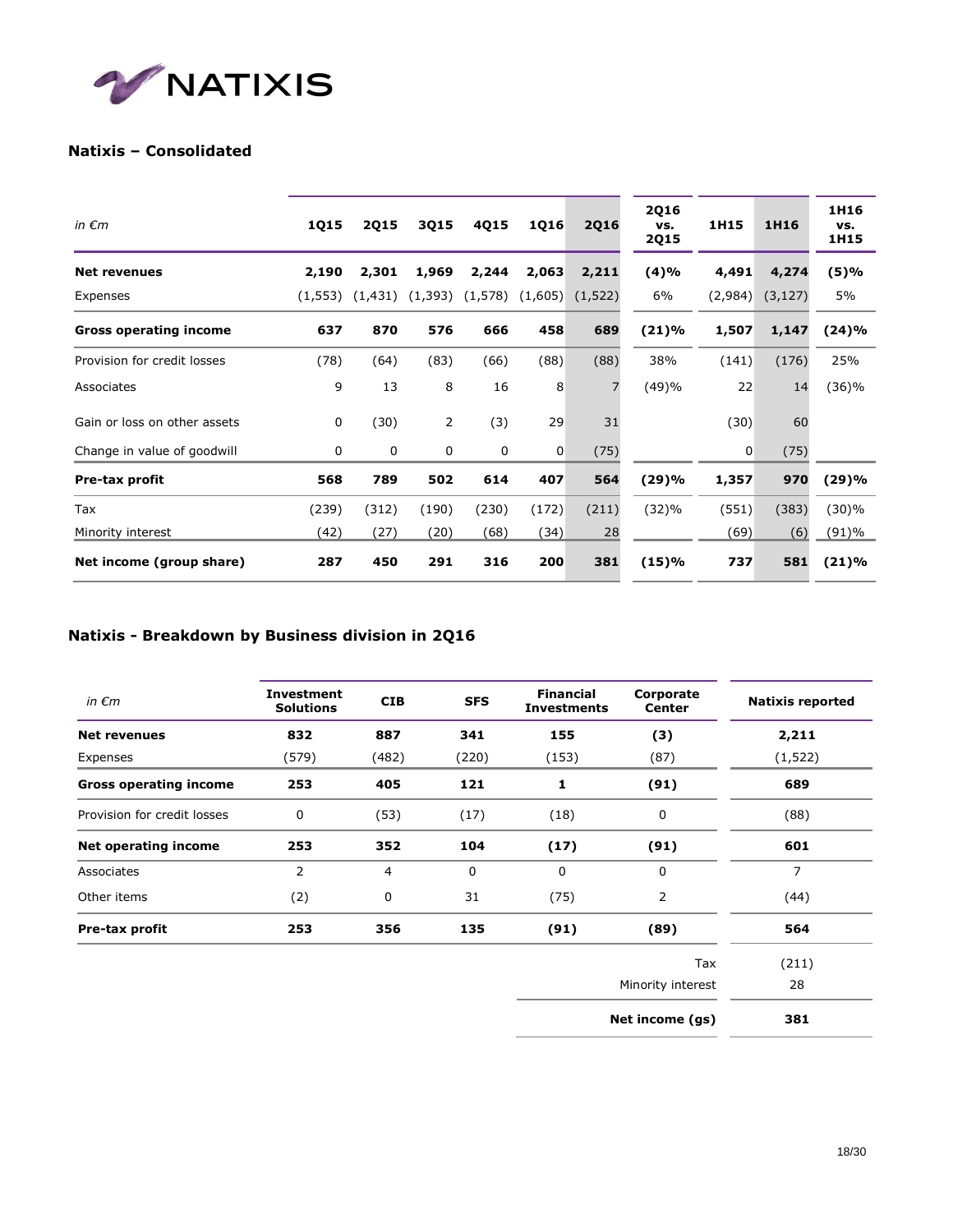

## **IFRIC 21 effects by business line(1)**

| in $\epsilon$ m                | <b>1Q15</b> | <b>2Q15</b> | 3Q15 | 4Q15 | <b>1Q16</b> | <b>2Q16</b>    | 1H15 | 1H16 |
|--------------------------------|-------------|-------------|------|------|-------------|----------------|------|------|
| <b>Investment Solutions</b>    | (10)        | 3           | 3    | 3    | (11)        | $\overline{4}$ | (7)  | (8)  |
| CIB                            | (33)        | 11          | 11   | 11   | (31)        | 10             | (22) | (21) |
| Specialized Financial Services | (7)         | 2           | 2    | 2    | (7)         | 2              | (5)  | (5)  |
| <b>Financial Investments</b>   | (2)         | 1           | 1    | 1    | (2)         | 1              | (1)  | (1)  |
| Corporate center               | (33)        | 11          | 11   | 11   | (57)        | 1              | (22) | (55) |
| <b>Total Natixis</b>           | (86)        | 29          | 29   | 29   | (107)       | 18             | (57) | (89) |

| in $\epsilon$ m                             | <b>1Q15</b> | <b>2Q15</b>  | 3Q15         | 4Q15         | <b>1Q16</b> | <b>2Q16</b> | 1H15 | 1H16 |
|---------------------------------------------|-------------|--------------|--------------|--------------|-------------|-------------|------|------|
| Specialized Financial Services<br>(Leasing) | (2)         | $\mathbf{1}$ | $\mathbf{1}$ | $\mathbf{1}$ | (2)         | 1           | (1)  | (1)  |
| <b>Total Natixis</b>                        | (2)         | 1            | 1            | 1            | (2)         | 1           | (1)  | (1)  |

(1) See note on methodology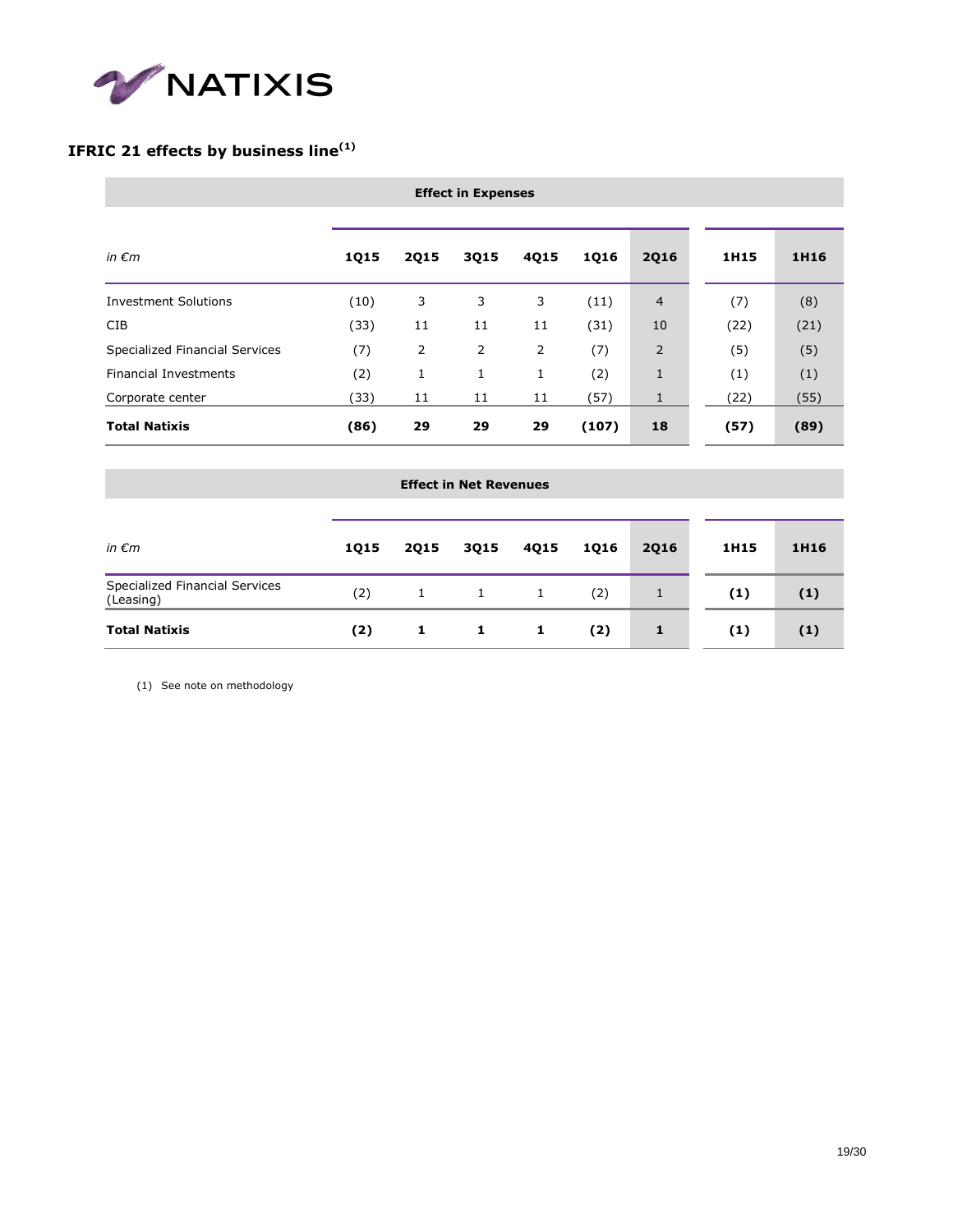

## **Investment Solutions**

| in $\epsilon$ m                                                  | 1Q15   | <b>2Q15</b> | 3Q15                     | 4Q15   | 1Q16        | <b>2Q16</b>    | <b>2Q16</b><br>vs.<br><b>2Q15</b> | 1H15     | 1H16         | 1H16<br>vs.<br>1H15 |
|------------------------------------------------------------------|--------|-------------|--------------------------|--------|-------------|----------------|-----------------------------------|----------|--------------|---------------------|
| <b>Net revenues</b>                                              | 823    | 846         | 840                      | 1,006  | 825         | 832            | $(2)\%$                           | 1,669    | 1,656        | (1)%                |
| Asset Management                                                 | 639    | 633         | 666                      | 817    | 626         | 623            | $(2)\%$                           | 1,272    | 1,249        | $(2)\%$             |
| Private Banking                                                  | 34     | 36          | 34                       | 41     | 34          | 33             | $(8)\%$                           | 70       | 67           | $(3)\%$             |
| Insurance                                                        | 140    | 156         | 141                      | 146    | 167         | 156            | flat                              | 296      | 322          | 9%                  |
| Expenses                                                         | (583)  | (576)       | (569)                    | (648)  | (590)       | (579)          | $1\%$                             | (1, 159) | (1, 169)     | 1%                  |
| <b>Gross operating income</b>                                    | 240    | 270         | 271                      | 357    | 234         |                | 253 (6)%                          | 510      | 487          | (4)%                |
| Provision for credit losses                                      | (1)    | 0           | 3                        | 1      | $\mathbf 0$ | 0              |                                   | (1)      | $\mathbf{0}$ |                     |
| <b>Net operating income</b>                                      | 239    | 270         | 274                      | 358    | 234         | 253            | (6)%                              | 510      | 487          | (4)%                |
| Associates                                                       | 5      | 7           | $\overline{\mathcal{L}}$ | 6      | 4           | $\overline{2}$ | (69)%                             | 12       | 6            | (49)%               |
| Other items                                                      | (2)    | (2)         | (2)                      | (2)    | 18          | (2)            | 23%                               | (4)      | 16           |                     |
| Pre-tax profit                                                   | 242    | 275         | 276                      | 362    | 256         | 253            | (8)%                              | 518      | 509          | (2)%                |
|                                                                  |        |             |                          |        |             |                |                                   |          |              |                     |
| Cost/Income ratio                                                | 70.8 % | 68.1 %      | 67.7 %                   | 64.5 % | 71.6%       | 69.6 %         |                                   | 69.4 %   | 70.6 %       |                     |
| Cost/Income ratio excluding IFRIC 21 effect                      | 69.6 % | 68.5 %      | 68.1 %                   | 64.8%  | 70.2 %      | 70.0 %         |                                   | 69.0 %   | 70.1 %       |                     |
| RWA (Basel $3 - in \in$ bn)                                      | 14.7   | 14.3        | 14.4                     | 15.3   | 16.4        | 17.0           | 19%                               | 14.3     | 17.0         | 19%                 |
| Normative capital allocation (Basel 3)                           | 3,899  | 4,170       | 4,666                    | 4,672  | 4,350       | 4,381          | 5%                                | 4,034    | 4,366        | 8%                  |
| ROE after tax (Basel 3) <sup>(1)</sup>                           | 15.1 % | 17.2 %      | 14.4 %                   | 16.6 % | 13.9%       | 14.0 %         |                                   | 16.2 %   | 13.9 %       |                     |
| ROE after tax (Basel 3) excluding IFRIC 21 effect <sup>(1)</sup> | 15.8 % | 17.0 %      | 14.2 %                   | 16.4 % | 14.5 %      | 13.8 %         |                                   | 16.4 %   | 14.2 %       |                     |

(1) Normative capital allocation methodology based on 10% of the average RWA-including goodwill and intangibles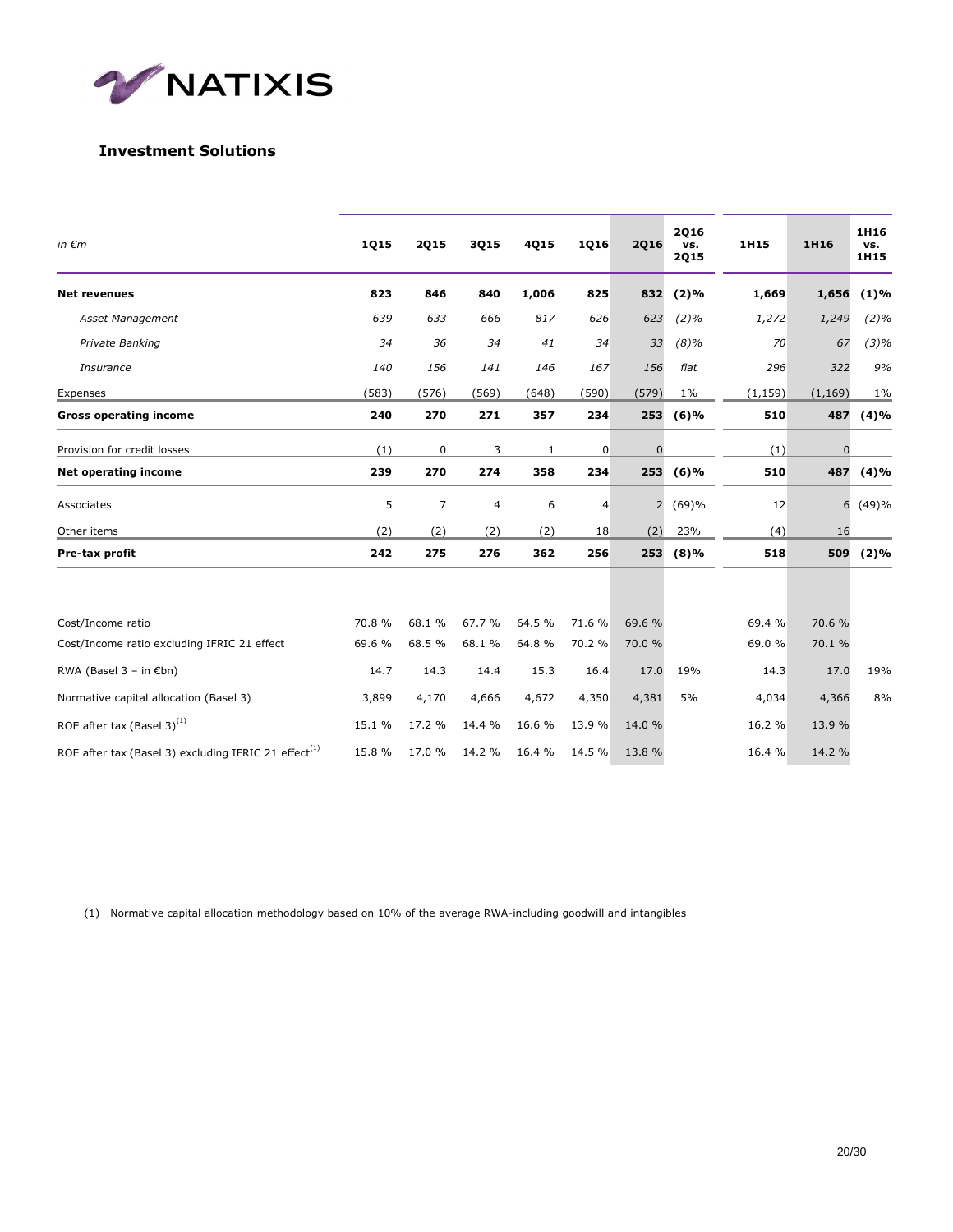

## **Corporate & Investment Banking**

| in $\epsilon$ m                                                  | 1Q15   | <b>2Q15</b>   | 3Q15  | 4Q15                               | 1Q16  | <b>2Q16</b>    | 2Q16<br>vs.<br><b>2Q15</b> | 1H15   | 1H16   | 1H16<br>vs.<br>1H15 |
|------------------------------------------------------------------|--------|---------------|-------|------------------------------------|-------|----------------|----------------------------|--------|--------|---------------------|
| <b>Net revenues</b>                                              | 806    | 842           | 665   | 742                                | 782   | 887            | 5%                         | 1,648  | 1,668  | $1\%$               |
| Commercial Banking                                               | 89     | 100           | 92    | 83                                 | 81    | 82             | (18)%                      | 189    | 163    | (14)%               |
| <b>Structured Financing</b>                                      | 284    | 305           | 277   | 282                                | 258   | 293            | (4)%                       | 588    | 551    | (6)%                |
| Capital Markets                                                  | 468    | 410           | 286   | 378                                | 430   | 539            | 31%                        | 878    | 969    | 10%                 |
| FIC-T                                                            | 331    | 241           | 178   | 256                                | 296   | 363            | 51%                        | 571    | 659    | 15%                 |
| Equity                                                           | 138    | 169           | 108   | 122                                | 135   | 176            | 4%                         | 307    | 310    | $1\%$               |
| Other                                                            | (35)   | 27            | 11    | (1)                                | 12    | (26)           |                            | (7)    | (14)   | 90%                 |
| Expenses                                                         | (492)  | (459)         | (416) | (494)                              | (512) | (482)          | 5%                         | (951)  | (994)  | 4%                  |
| <b>Gross operating income</b>                                    | 314    | 383           | 250   | 248                                | 270   | 405            | 6%                         | 697    | 675    | (3)%                |
| Provision for credit losses                                      | (65)   | (40)          | (36)  | (57)                               | (71)  | (53)           | 32%                        | (105)  | (124)  | 18%                 |
| <b>Net operating income</b>                                      | 249    | 343           | 214   | 191                                | 198   | 352            | 3%                         | 591    | 550    | (7)%                |
| Associates                                                       | 4      | 5             | 3     | 14                                 | 3     | $\overline{4}$ | (24)%                      | 10     | 8      | (21)%               |
| Other items                                                      | 0      | 0             | 0     | 0                                  | 0     | $\mathbf 0$    | (98)%                      | 0      | 0      | (98)%               |
| Pre-tax profit                                                   | 253    | 348           | 217   | 205                                | 202   | 356            | 2%                         | 601    | 558    | (7)%                |
|                                                                  |        |               |       |                                    |       |                |                            |        |        |                     |
| Cost/Income ratio                                                | 61.0%  |               |       | 54.5 % 62.5 % 66.6 % 65.5 % 54.4 % |       |                |                            | 57.7 % | 59.6 % |                     |
| Cost/Income ratio excluding IFRIC 21 effect                      | 57.0 % |               |       | 55.8 % 64.1 % 68.1 % 61.5 % 55.5 % |       |                |                            | 56.4 % | 58.3 % |                     |
| RWA (Basel $3 - in \in$ bn)                                      | 76.1   | 73.2          | 70.9  | 69.4                               | 67.0  | 68.8           | (6)%                       | 73.2   | 68.8   | (6)%                |
| Normative capital allocation (Basel 3)                           | 7,318  | 7,712         | 7,426 | 7,195                              | 6,935 | 6,772          | (12)%                      | 7,515  | 6,854  | (9)%                |
| ROE after tax (Basel 3) <sup>(1)</sup>                           |        | 9.2 % 12.0 %  | 7.8 % | 7.8 %                              |       | 7.9 % 14.2 %   |                            | 10.6 % | 11.0 % |                     |
| ROE after tax (Basel 3) excluding IFRIC 21 effect <sup>(1)</sup> |        | 10.4 % 11.6 % | 7.4 % | 7.4 %                              |       | 9.1 % 13.8 %   |                            | 11.0 % | 11.4 % |                     |

(1) Normative capital allocation methodology based on 10% of the average RWA-including goodwill and intangibles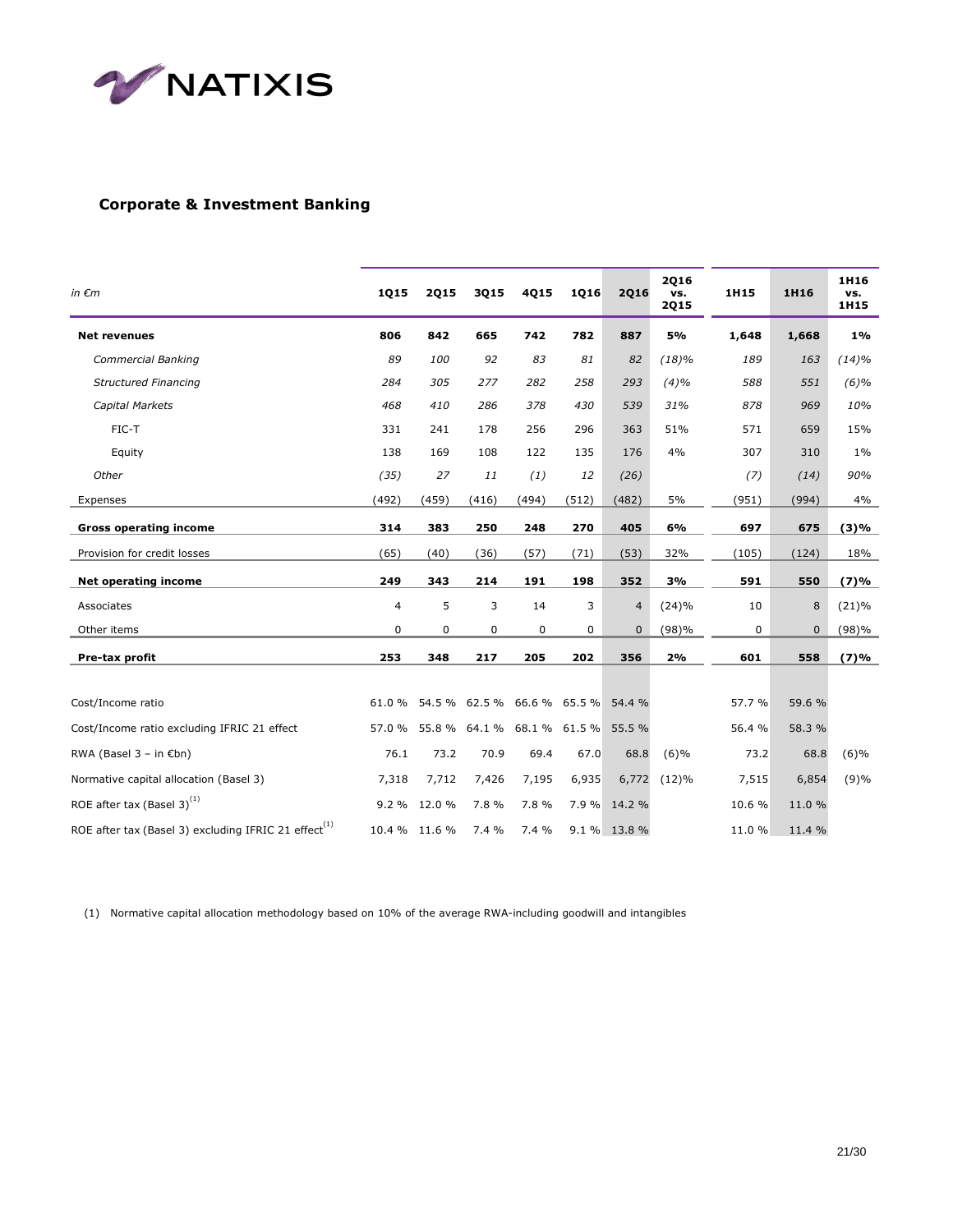

### **Specialized Financial Services**

| in $\epsilon$ m                                            | 1Q15        | <b>2Q15</b> | 3Q15      | 4Q15                        | 1Q16          | <b>2Q16</b> | <b>2Q16</b><br>vs.<br><b>2Q15</b> | 1H15   | 1H16           | 1H <sub>16</sub><br>vs. 1H15 |
|------------------------------------------------------------|-------------|-------------|-----------|-----------------------------|---------------|-------------|-----------------------------------|--------|----------------|------------------------------|
| <b>Net revenues</b>                                        | 324         | 335         | 315       | 334                         | 343           | 341         | 2%                                | 659    | 684            | 4%                           |
| <b>Specialized Financing</b>                               | 193         | 203         | 191       | 206                         | 214           | 211         | 4%                                | 395    | 425            | 8%                           |
| Factoring                                                  | 35          | 35          | 35        | 38                          | 38            | 39          | 9%                                | 70     | 77             | 10%                          |
| <b>Sureties &amp; Financial Guarantees</b>                 | 40          | 47          | 35        | 37                          | 55            | 43          | (9)%                              | 87     | 98             | 12%                          |
| Leasing                                                    | 48          | 49          | 51        | 60                          | 51            | 58          | 18%                               | 97     | 109            | 12%                          |
| <b>Consumer Financing</b>                                  | 65          | 66          | 65        | 65                          | 65            | 66          | flat                              | 131    | 131            | flat                         |
| Film Industry Financing                                    | 4           | 5           | 5         | 5                           | 5             | 6           | 11%                               | 9      | 11             | 14%                          |
| <b>Financial Services</b>                                  | 131         | 133         | 124       | 128                         | 129           | 130         | (2)%                              | 264    | 258            | $(2)\%$                      |
| <b>Employee Savings Scheme</b>                             | 32          | 35          | 28        | 33                          | 33            | 35          | $(2)\%$                           | 67     | 67             | flat                         |
| Payments                                                   | 72          | 72          | 72        | 71                          | 72            | 72          | $(1)\%$                           | 145    | 144            | flat                         |
| <b>Securities Services</b>                                 | 27          | 25          | 24        | 25                          | 24            | 23          | (6)%                              | 52     | 47             | (9)%                         |
| Expenses                                                   | (218)       | (211)       | (209)     | (218)                       | (225)         | (220)       | 5%                                | (429)  | (446)          | 4%                           |
| <b>Gross operating income</b>                              | 105         | 125         | 107       | 116                         | 118           | 121         | (3)%                              | 230    | 238            | 4%                           |
| Provision for credit losses                                | (14)        | (20)        | (15)      | (10)                        | (13)          | (17)        | (16)%                             | (34)   | (29)           | (13)%                        |
| Net operating income                                       | 91          | 105         | 92        | 106                         | 105           | 104         | (1)%                              | 196    | 209            | 6%                           |
| Associates                                                 | $\mathbf 0$ | 0           | $\pmb{0}$ | 0                           | $\pmb{0}$     | 0           |                                   | 0      | $\overline{0}$ |                              |
| Other items                                                | 0           | 0           | 0         | 0                           | 0             | 31          |                                   | 0      | 31             |                              |
| Pre-tax profit                                             | 91          | 105         | 92        | 105                         | 105           | 135         | 29%                               | 196    | 240            | 22%                          |
|                                                            |             |             |           |                             |               |             |                                   |        |                |                              |
| Cost/Income ratio                                          | 67.5%       | 62.8%       | 66.2%     |                             | 65.4 % 65.7 % | 64.6 %      |                                   | 65.1%  | 65.2 %         |                              |
| Cost/Income ratio excluding IFRIC 21 effect                | 64.7%       | 63.7 %      | 67.1%     | 66.3 %                      | 63.4 %        | 65.4 %      |                                   | 64.2 % | 64.4 %         |                              |
| RWA (Basel $3 - in \in$ bn)                                | 14.4        | 14.3        | 13.0      | 13.6                        | 13.7          | 14.8        | 3%                                | 14.3   | 14.8           | 3%                           |
| Normative capital allocation (Basel 3)                     | 1,692       | 1,689       | 1,680     | 1,551                       | 1,629         | 1,626       | (4)%                              | 1,691  | 1,628          | (4)%                         |
| ROE after tax (Basel 3) <sup>(1)</sup>                     | 13.8 %      | 15.9 %      | 14.0 %    | 17.3 % 16.9 %               |               | 21.8%       |                                   | 14.9 % | 19.3 %         |                              |
| ROE after tax (Basel 3) excluding IFRIC 21 effect $^{(1)}$ | 15.2 %      |             |           | 15.4 % 13.5 % 16.7 % 18.3 % |               | 21.3%       |                                   | 15.3 % | 19.8 %         |                              |

(1) Normative capital allocation methodology based on 10% of the average RWA-including goodwill and intangibles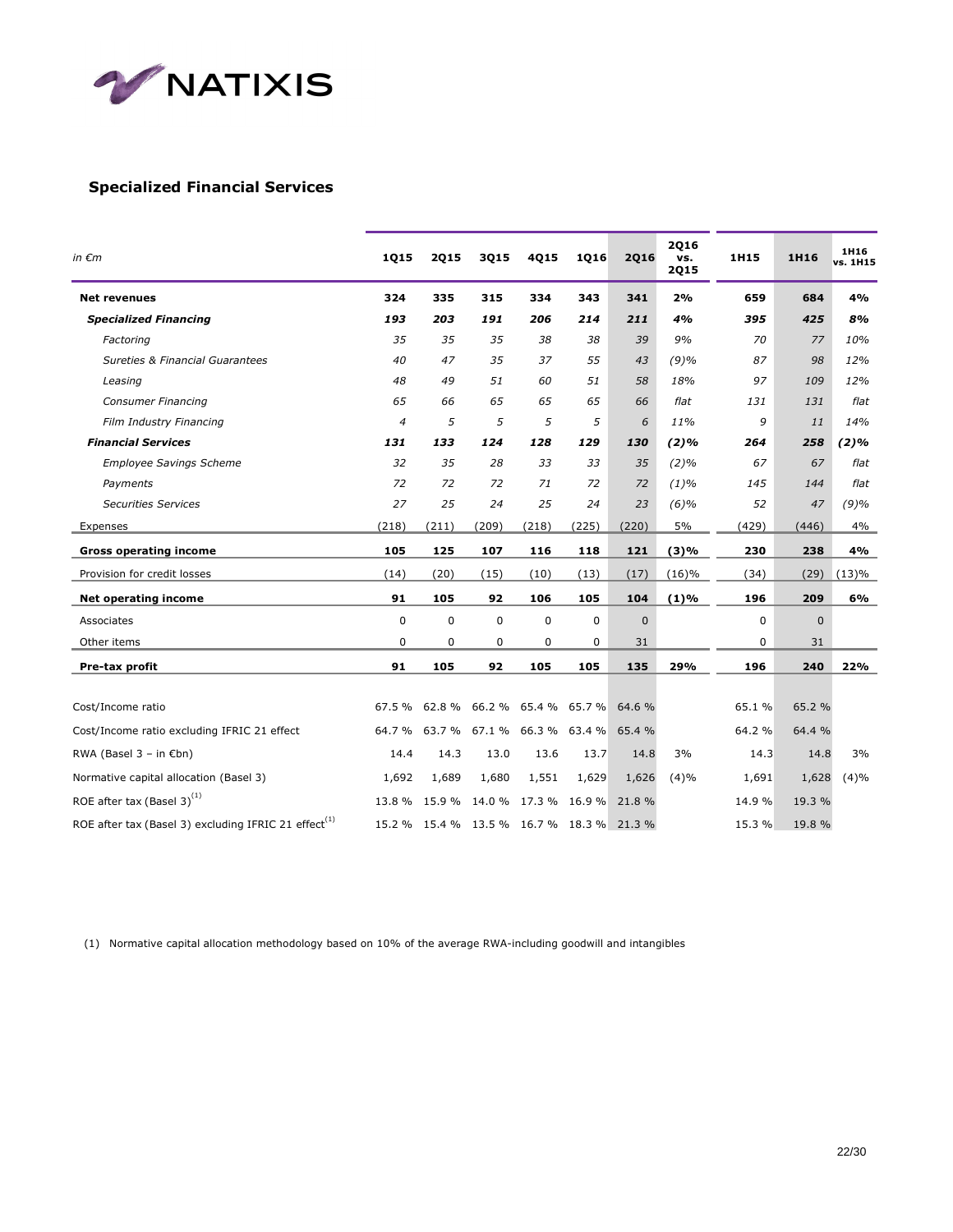

### **Financial Investments**

| in $\epsilon$ m               | 1Q15  | <b>2Q15</b> | 3Q15  | 4Q15  | 1Q16  | <b>2Q16</b>  | <b>2Q16</b><br>vs. 2Q15 | 1H15         | 1H16         | 1H16<br>vs. 1H15 |
|-------------------------------|-------|-------------|-------|-------|-------|--------------|-------------------------|--------------|--------------|------------------|
| <b>Net revenues</b>           | 227   | 197         | 215   | 190   | 183   | 155          | (21)%                   | 423          | 338          | (20)%            |
| Coface                        | 187   | 161         | 173   | 160   | 156   | 133          | (17)%                   | 347          | 289          | (17)%            |
| Corporate data solutions      | 20    | 20          | 23    | 19    | 15    | 9            | (54)%                   | 40           | 24           | (40)%            |
| Others                        | 20    | 16          | 19    | 10    | 12    | 12           | (22)%                   | 36           | 25           | (32)%            |
| Expenses                      | (178) | (167)       | (171) | (165) | (162) | (153)        | $(8)\%$                 | (345)        | (315)        | (9)%             |
| <b>Gross operating income</b> | 48    | 30          | 44    | 24    | 21    | $\mathbf{1}$ | (95)%                   | 78           | 23           | (71)%            |
| Provision for credit losses   | (3)   | (4)         | (6)   | (5)   | (6)   | (18)         |                         | (7)          | (24)         |                  |
| <b>Net operating income</b>   | 46    | 26          | 38    | 19    | 15    | (17)         |                         | 71           | (2)          |                  |
| Associates                    | 0     | 1           | 0     | (4)   | 0     | $\mathbf 0$  | (35)%                   | $\mathbf{1}$ | $\mathbf{1}$ | $(1)\%$          |
| Other items                   | 0     | (30)        | 2     | (1)   | 11    | (75)         |                         | (30)         | (64)         |                  |
| Pre-tax profit                | 46    | (3)         | 40    | 15    | 27    | (91)         |                         | 43           | (65)         |                  |

### **Corporate center**

| in $\epsilon$ m               | <b>1Q15</b> | <b>2Q15</b>    | <b>3Q15</b> | 4Q15 | 1Q16  | <b>2Q16</b>    | <b>2Q16</b><br>vs. 2Q15 | 1H15           | 1H16           | 1H16<br>vs. 1H15 |
|-------------------------------|-------------|----------------|-------------|------|-------|----------------|-------------------------|----------------|----------------|------------------|
| <b>Net revenues</b>           | 10          | 82             | (67)        | (27) | (69)  | (3)            |                         | 91             | (72)           |                  |
| Expenses                      | (81)        | (19)           | (29)        | (52) | (116) | (87)           |                         | (100)          | (204)          |                  |
| <b>Gross operating income</b> | (71)        | 63             | (96)        | (79) | (185) | (91)           |                         | (8)            | (276)          |                  |
| Provision for credit losses   | 5           | $\mathbf 0$    | (30)        | 5    | 2     | $\mathbf 0$    | (40)%                   | 5              | $\overline{2}$ | (65)%            |
| Net operating income          | (66)        | 62             | (125)       | (74) | (183) | (91)           |                         | (4)            | (274)          |                  |
| Associates                    | 0           | $\mathbf 0$    | 0           | 0    | 0     | $\mathbf{0}$   | (34)%                   | 0              | $\mathbf{0}$   | (24)%            |
| Other items                   | 2           | $\overline{2}$ | 2           |      | 0     | $\overline{2}$ | (19)%                   | $\overline{4}$ | $\overline{2}$ | (56)%            |
| Pre-tax profit                | (64)        | 64             | (124)       | (73) | (183) | (89)           |                         | 0              | (272)          |                  |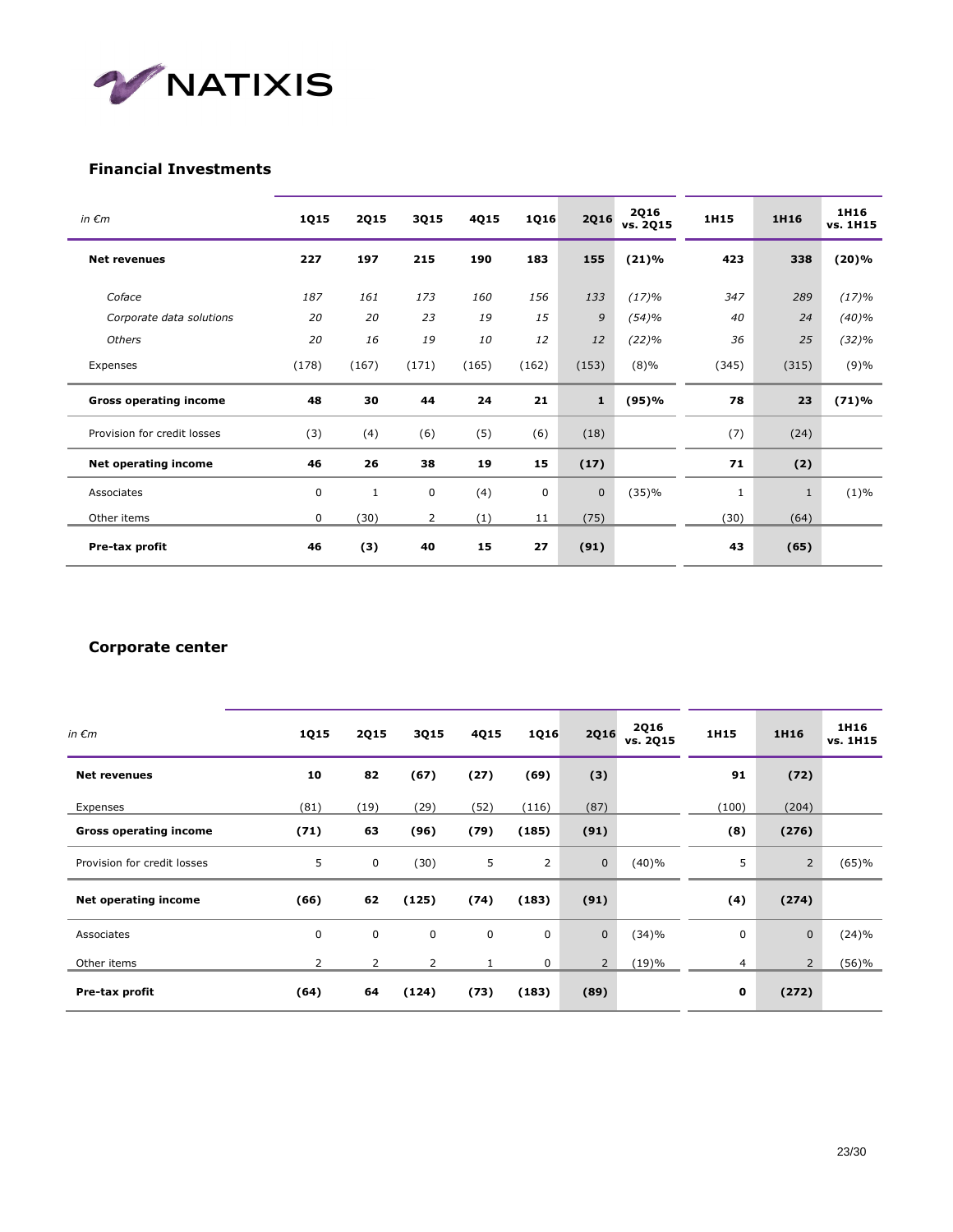

## **Regulatory capital in 2Q16 & financial structure Basel 3**

| Regulatory reporting, in Cbn                 |       |
|----------------------------------------------|-------|
| Shareholder's equity group share             | 18.8  |
| Goodwill & intangibles                       | (3.4) |
| Dividend                                     | (0.3) |
| Other deductions (o/w Financial investments) | (0.7) |
| Hybrids restatement in Tier $1^{(1)}$        | (1.9) |
| <b>CET1 Capital</b>                          | 12.5  |
| <b>Additional T1</b>                         | 1.8   |
| <b>Tier 1 Capital</b>                        | 14.3  |
| Tier 2 Capital                               | 2.7   |
| <b>Total Net Capital</b>                     | 16.9  |

(1) Including capital gain following reclassification of hybrids as equity instruments

| In $\epsilon$ bn | 2015<br>CRD4 phased | 3015<br>CRD4 phased | 4015<br>CRD4 phased | 1016<br>CRD4 phased | 2016<br>CRD4 phased |
|------------------|---------------------|---------------------|---------------------|---------------------|---------------------|
| CET1 Ratio       | 10.8%               | 11.0%               | 11.0%               | 11.1%               | 11.1%               |
| Solvency Ratio   | 12.9%               | 14.4%               | 14.3%               | 15.1%               | 15.0%               |
| Tier 1 capital   | 13.2                | 13.9                | 13.7                | 14.1                | 14.3                |
| RWA              | 115.1               | 114.4               | 113.3               | 111.4               | 112.9               |

| 2015 | 3015 | 4015 | 1016 | 2016 |
|------|------|------|------|------|
| 18.3 | 18.6 | 19.2 | 19.5 | 18.8 |
| 512  | 513  | 500  | 514  | 535  |
|      |      |      |      |      |

(1) Statutory balance sheet

| Breakdown of risk-weighted assets - in $\epsilon$ bn | 06/30/2016 |
|------------------------------------------------------|------------|
| <b>Credit risk</b>                                   | 75.8       |
| Internal approach                                    | 64.8       |
| Standard approach                                    | 11.0       |
| <b>Counterparty risk</b>                             | 8.7        |
| Internal approach                                    | 7.9        |
| Standard approach                                    | 0.8        |
| <b>Market risk</b>                                   | 12.0       |
| Internal approach                                    | 6.7        |
| Standard approach                                    | 5.3        |
| <b>CVA</b>                                           | 3.7        |
| <b>Operational risk - Standard approach</b>          | 12.7       |
| <b>Total RWA</b>                                     | 112.9      |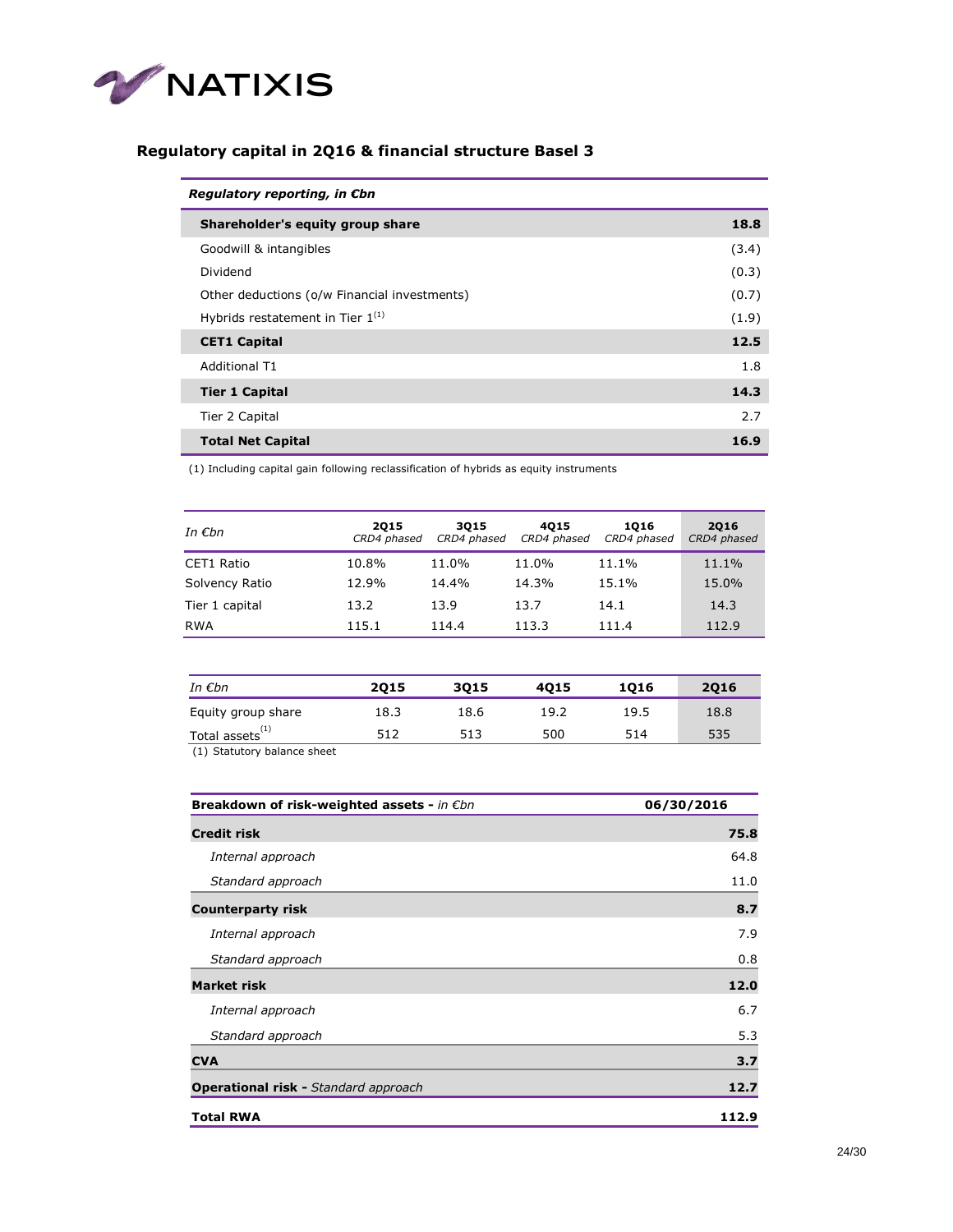

### **Leverage ratio**

According to the rules of the Delegated Act published by the European Commission on October 10, 2014

| €bn                                          | 06/30/2016 |
|----------------------------------------------|------------|
| Tier 1 capital <sup>(1)</sup>                | 14.6       |
| Total prudential balance sheet               | 452.7      |
| Adjustment on derivatives <sup>(2)</sup>     | (62.5)     |
| Adjustment on repos $(2)(3)$                 | (25.7)     |
| Other exposures to affiliates                | (42.0)     |
| Off balance sheet commitments <sup>(2)</sup> | 36.0       |
| Regulatory adjustments                       | (3.9)      |
| <b>Total leverage exposures</b>              | 354.6      |
| Leverage ratio                               | 4.1%       |

(1) Without phase-in except for DTAs on tax loss carryforwards - supposing replacement of existing subordinated issuances when they<br>become ineligible (2) Including the effect of intragroup cancelation (3) Repos with cleari without maturity or currency criteria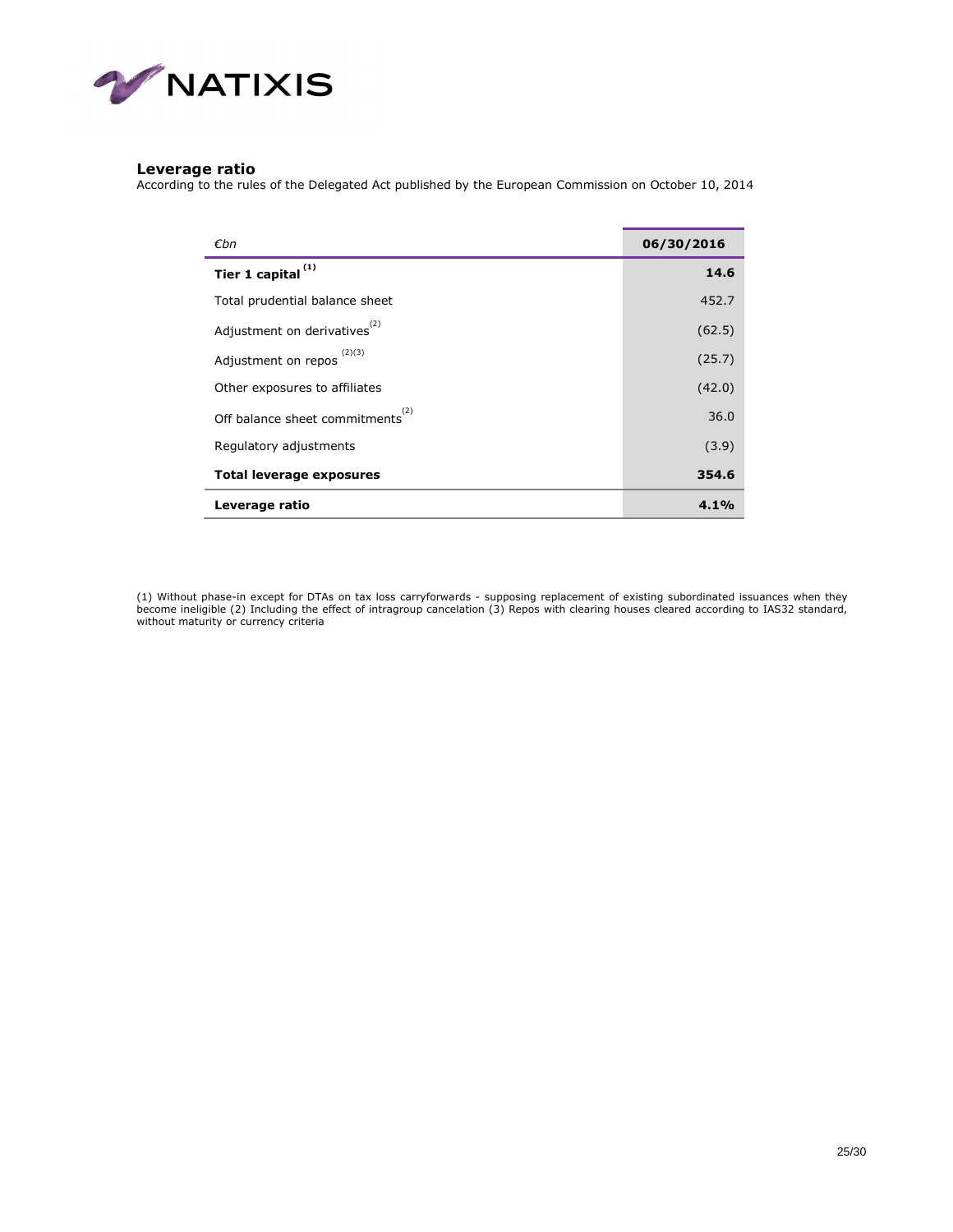

## **NORMATIVE CAPITAL ALLOCATION**

## **Normative capital allocation and RWA breakdown at end-June 2016 – under Basel 3**

| In $\epsilon$ bn                      | <b>RWA</b><br>(end of period) | In $%$ of<br>the total | Average<br><b>Goodwill and</b><br>intangibles | Average capital<br>allocation<br>beginning of<br>period | <b>ROE</b><br>after tax<br>1H16 |
|---------------------------------------|-------------------------------|------------------------|-----------------------------------------------|---------------------------------------------------------|---------------------------------|
| <b>CIB</b>                            | 68.8                          | 65%                    | 0.1                                           | 6.9                                                     | 11.0%                           |
| <b>Investment Solutions</b>           | 17.0                          | 16%                    | 2.8                                           | 4.4                                                     | 13.9%                           |
| <b>SFS</b>                            | 14.8                          | 14%                    | 0.3                                           | 1.6                                                     | 19.3%                           |
| <b>Financial Investments</b>          | 5.5                           | 5%                     | 0.2                                           | 0.7                                                     |                                 |
| <b>TOTAL (excl. Corporate Center)</b> | 106.0                         | 100%                   | 3.4                                           | 13.6                                                    |                                 |

### **Net book value as of June 30, 2016**

| in $\not\in$ bn                           | 06/30/2016 |
|-------------------------------------------|------------|
| Shareholders' equity (group share)        | 18.8       |
| Deduction of hybrid capital instruments   | (1.6)      |
| Deduction of gain on hybrid instruments   | (0.3)      |
| Net book value                            | 16.9       |
| Restated intangible assets <sup>(3)</sup> | 0.7        |
| Restated goodwill <sup>(3)</sup>          | 2.9        |
| Net tangible book value <sup>(1)</sup>    | 13.3       |
| in $\epsilon$                             |            |
| Net book value per share <sup>(2)</sup>   | 5.40       |
| Net tangible book value per share         | 4.25       |

(1) Net tangible book value = Book value – goodwill - intangible assets (2) Calculated on the basis of 3,126,429,212 shares - end of period (3) See note on methodology

### **Earnings per share (1H16)**

| in $\epsilon$ m                                                        | 06/30/2016    |
|------------------------------------------------------------------------|---------------|
| Net income (gs)                                                        | 581           |
| DSN interest expenses on preferred shares after tax                    | (37)          |
| Net income attributable to shareholders                                | 544           |
| Average number of shares over the period, excluding<br>treasury shares | 3,126,170,760 |
| Earnings per share $(E)$                                               | 0.17          |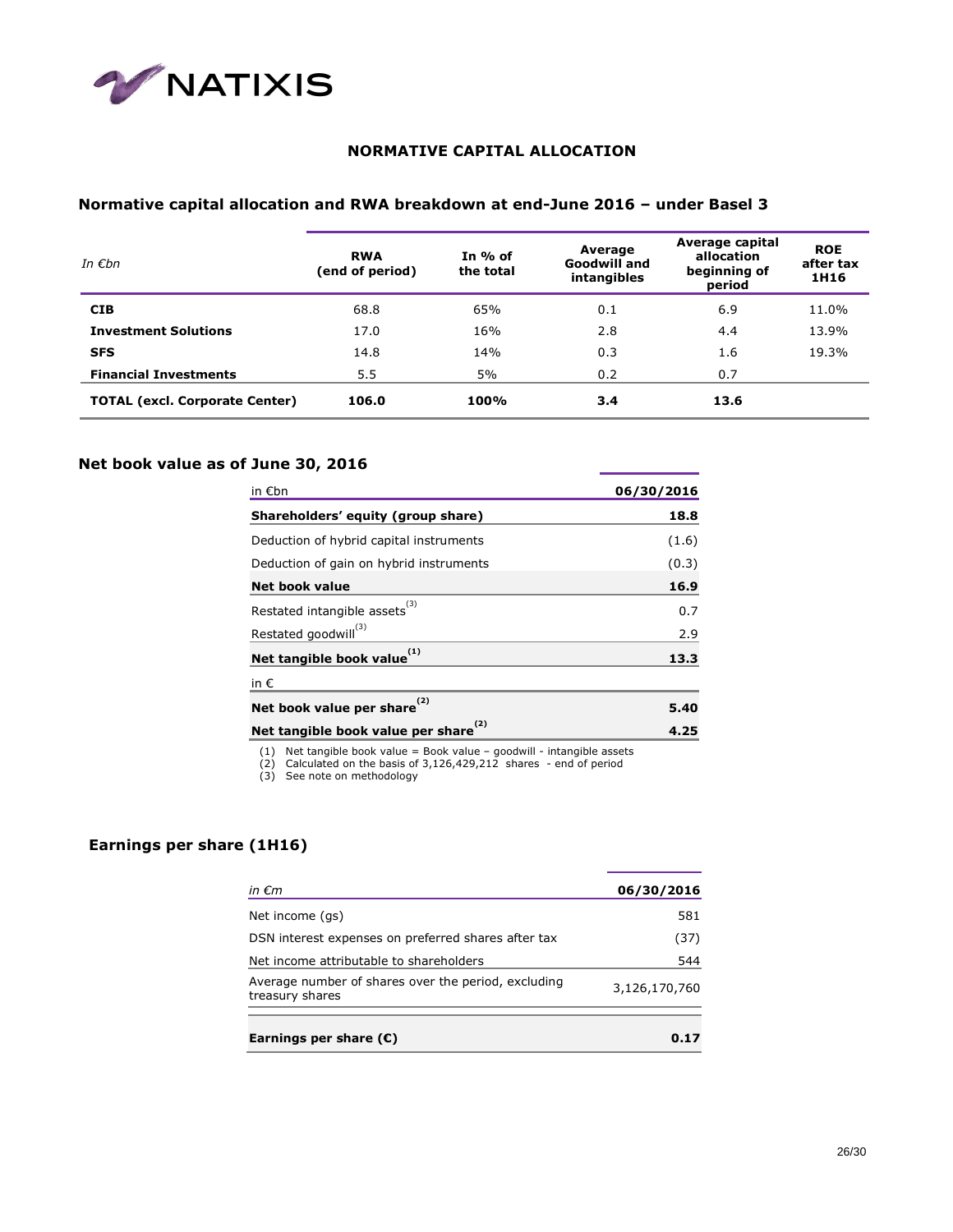

### **ROE & ROTE Natixis(1)**

### **Net income attributable to shareholders**

| en M€                                               | 2016 | 1H16 |
|-----------------------------------------------------|------|------|
| Net income (gs)                                     | 381  | 581  |
| DSN interest expenses on preferred shares after tax | (20) | (37) |
| <b>ROE &amp; ROTE numerator</b>                     | 361  | 544  |

### **ROTE**

| in $\epsilon$ m                                 | 06/30/2016 |
|-------------------------------------------------|------------|
| Shareholders' equity (group share)              | 18,764     |
| <b>DSN</b> deduction                            | (1,868)    |
| Dividends <sup><math>(2)</math></sup> provision | (280)      |
| Intangible assets                               | (716)      |
| Goodwill                                        | (2,882)    |
| ROTE Equity end of period                       | 13,018     |
| Average ROTE equity (2016)                      | 12,976     |
| 2016 ROTE annualized                            | 11.1%      |
| Average ROTE equity (1H16)                      | 12,962     |
| <b>1H16 ROTE annualized</b>                     | 8.4%       |

**ROE**

| in $\epsilon$ m                                                                    | 06/30/2016 |
|------------------------------------------------------------------------------------|------------|
| Shareholders' equity (group share)                                                 | 18,764     |
| DSN deduction                                                                      | (1,868)    |
| Dividends <sup><math>(2)</math></sup> provision                                    | (280)      |
| Exclusion of unrealized or deferred gains and losses<br>recognized in equity (OCI) | (250)      |
| ROE Equity end of period                                                           | 16,365     |
| Average ROE equity (2016)                                                          | 16,317     |
| 2Q16 ROE annualized                                                                | 8.8%       |
| Average ROE equity (1H16)                                                          | 16,332     |
| <b>1H16 ROE annualized</b>                                                         | 6.7%       |

(1) See note on methodology

(2) Dividend based on 50% of the net income attributable to shareholders excluding FV adjustement on own debt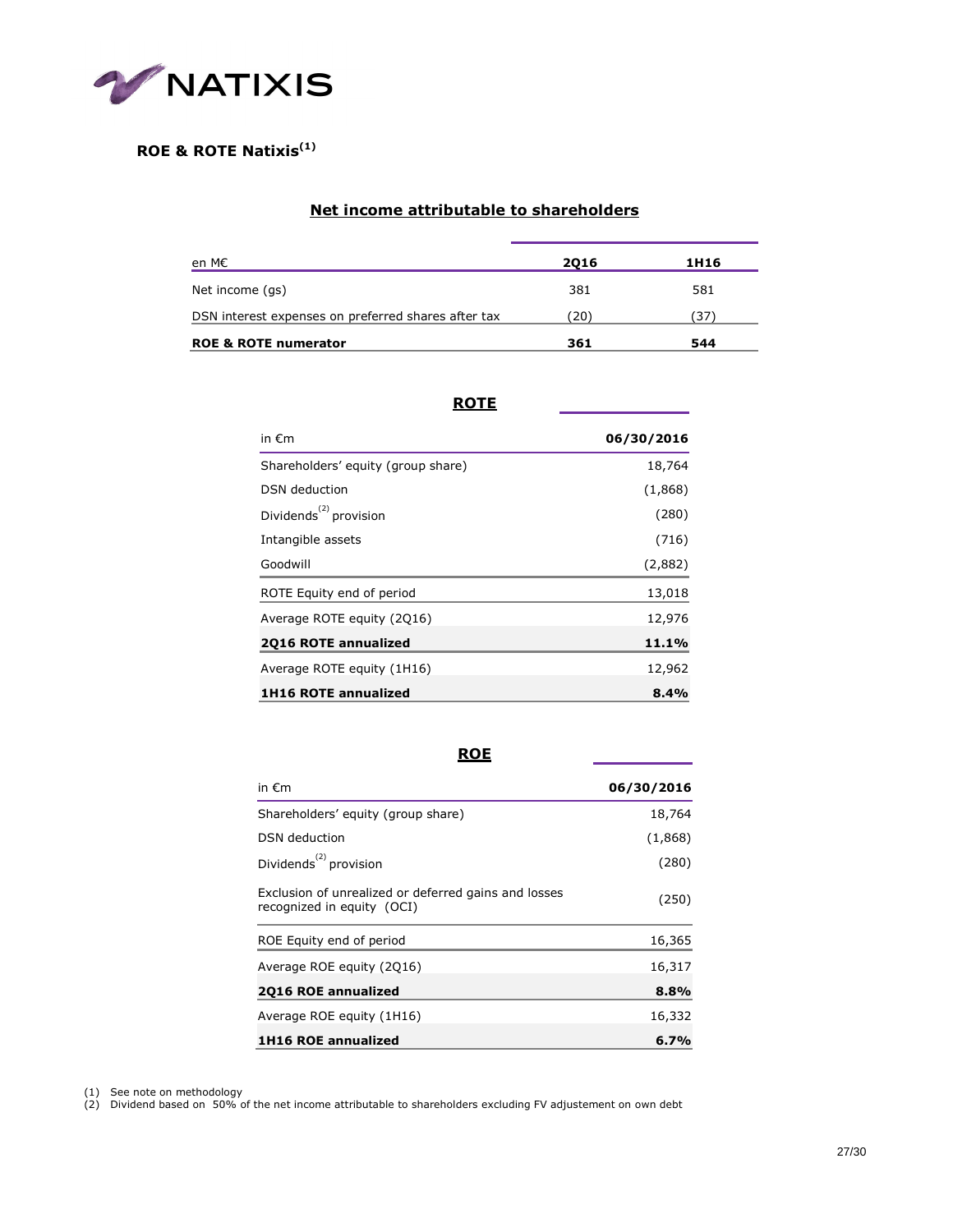

## **Balance sheet**

| Assets (in $Ebn$ )                                     | 06/30/2016 | 12/31/2015 |
|--------------------------------------------------------|------------|------------|
| Cash and balances with central banks                   | 27.9       | 21.2       |
| Financial assets at fair value through profit and loss | 192.1      | 191.6      |
| Available-for-sale financial assets                    | 55.3       | 52.7       |
| Loans and receivables                                  | 198.4      | 178.7      |
| Held-to-maturity financial assets                      | 2.2        | 2.3        |
| Accruals and other assets                              | 52.2       | 46.7       |
| Investments in associates                              | 0.7        | 0.7        |
| Tangible and intangible assets                         | 2.6        | 2.8        |
| Goodwill                                               | 3.5        | 3.6        |
| <b>Total</b>                                           | 534.9      | 500.3      |

| Liabilities and equity (in $\varepsilon$ bn)                   | 06/30/2016 | 12/31/2015 |  |
|----------------------------------------------------------------|------------|------------|--|
| Due to central banks                                           | 0.0        | 0.0        |  |
| Financial liabilities at fair value through profit and<br>loss | 164.8      | 159.0      |  |
| Customer deposits and deposits from financial<br>institutions  | 191.2      | 177.8      |  |
| Debt securities                                                | 35.5       | 40.4       |  |
| Accruals and other liabilities                                 | 49.2       | 43.1       |  |
| Insurance companies' technical reserves                        | 67.3       | 52.9       |  |
| Contingency reserves                                           | 1.7        | 1.7        |  |
| Subordinated debt                                              | 5.2        | 4.9        |  |
| Equity attributable to equity holders of the parent            | 18.8       | 19.2       |  |
| Minority interests                                             | 1.2        | 1.3        |  |
| <b>Total</b>                                                   | 534.9      | 500.3      |  |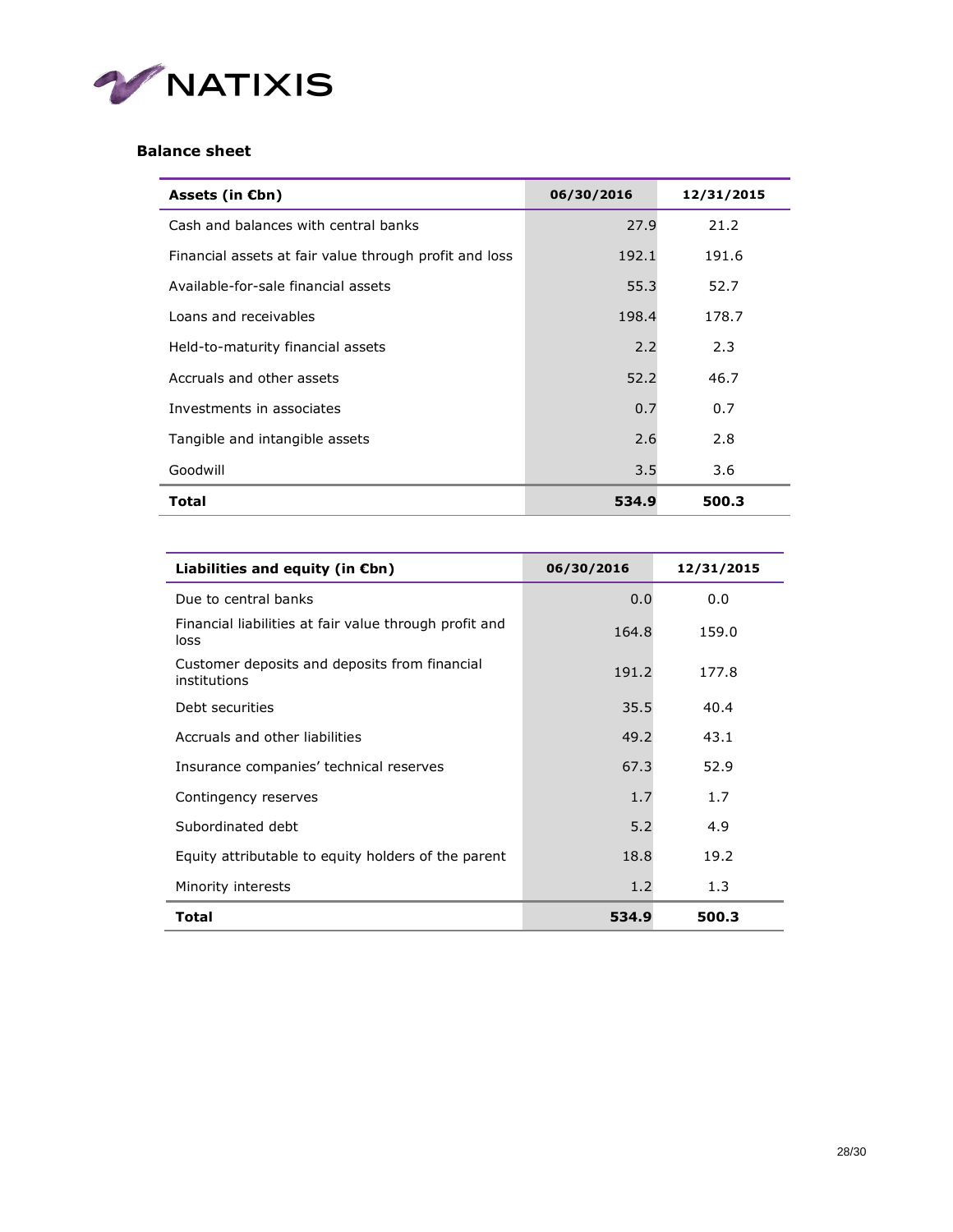

## **Doubtful loans (inc. financial institutions)**

| In $\epsilon$ bn                                                          | <b>2Q15</b> | 3Q15  | 4Q15  | 1Q16  | <b>2Q16</b> |
|---------------------------------------------------------------------------|-------------|-------|-------|-------|-------------|
| Doubtful loans <sup>(1)</sup>                                             | 4.2         | 4.1   | 4.0   | 3.8   | 4.1         |
| Collateral relating to loans written-down <sup>(1)</sup>                  | (1.5)       | (1.5) | (1.3) | (1.3) | (1.4)       |
| Provisionable commitments <sup>(1)</sup>                                  | 2.7         | 2.7   | 2.7   | 2.6   | 2.6         |
| Specific provisions <sup>(1)</sup>                                        | (1.8)       | (1.8) | (1.8) | (1.7) | (1.7)       |
| Portfolio-based provisions <sup>(1)</sup>                                 | (0.4)       | (0.4) | (0.4) | (0.4) | (0.4)       |
|                                                                           |             |       |       |       |             |
| Provisionable commitments <sup><math>\binom{1}{1}</math></sup> Gross debt | 2.1%        | 2.2%  | 1.9%  | 1.9%  | 2.0%        |
| Specific provisions/Provisionable commitments <sup>(1)</sup>              | 67%         | 67%   | 65%   | 64%   | 64%         |
| Overall provisions/Provisionable commitments                              | 81%         | 82%   | 79%   | 79%   | 80%         |

(1) Excluding securities and repos